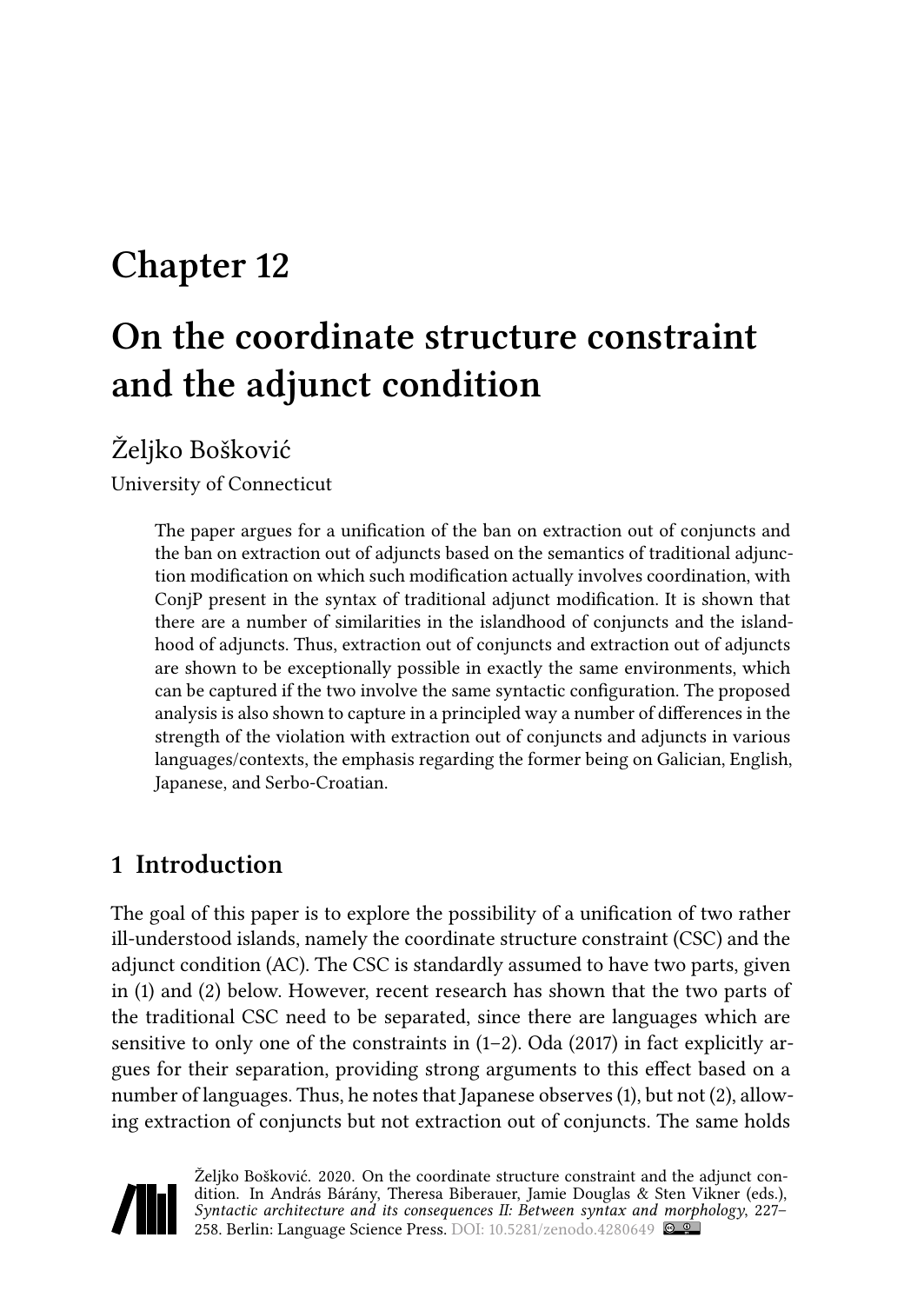for Serbo-Croatian (SC), as discussed in [Stjepanović \(2014\)](#page-30-0) (see [Oda 2017](#page-29-0) for a list of languages that obey [\(1](#page-1-0)) but not([2\)](#page-1-1)). In light of their arguments, I will also separate the two parts of the traditional  $\mathsf{CSC}\xspace_\text{-}^1$  focusing on [\(1](#page-1-0)) (though I will also make some remarks regarding([2\)](#page-1-1) below). As a result, for ease of exposition I will use the term CSC to refer only to([1\)](#page-1-0). (Where it is necessary to make a distinction between [\(1\)](#page-1-0) and [\(2\)](#page-1-1) I will use the terms CSC-1 and CSC-2 respectively.)

- <span id="page-1-0"></span>(1) The coordinate structure constraint – extraction out of conjuncts (CSC-1) Extraction out of conjuncts is disallowed.
- <span id="page-1-1"></span>(2) The coordinate structure constraint – extraction of conjuncts (CSC-2) Extraction of conjuncts is disallowed.

Turning to adjuncts, the traditional ban on extraction out of adjuncts is given in [\(3](#page-1-2)).

<span id="page-1-2"></span>(3) The adjunct condition (AC) Extraction out of adjuncts is disallowed.

The paper will explore the possibility of a unification of [\(1](#page-1-0)) and [\(3\)](#page-1-2), which are illustrated by [\(4\)](#page-1-3)and ([5\)](#page-1-4) respectively.<sup>2</sup>

- <span id="page-1-3"></span>(4)  $*$  What<sub>i</sub> did you see [a picture of  $t_i$ ] and a painting of Storrs?
- <span id="page-1-4"></span>(5) ?\* What<sub>i</sub> did you fall asleep [after John had fixed  $t_i$ ]?

Before getting into the issue of islandhood of conjuncts and adjuncts, a brief note is in order regarding extraction of conjuncts and adjuncts. It is standardly assumed that conjuncts and adjuncts differ in this respect, conjuncts being unmovable and adjuncts movable. It is actually not clear that this is indeed the case. Thus, as noted above, many languages allow extraction of conjuncts. Furthermore, a number of authors have argued that what looks like adjunct extraction actually involves base-generation of adjuncts in their surface position (e.g. [Uriagereka 1988](#page-31-0); [Law 1993;](#page-29-1) [Stepanov 2001b](#page-30-1)). The standard assumptions in this respect are thus incorrect, at least with respect to conjuncts. At any rate, as noted above, the goal of this paper is not to examine extraction of conjuncts and adjuncts, but islandhood of conjuncts and adjuncts themselves (i.e. extraction out of conjuncts and adjuncts), though some remarks regarding extraction of conjuncts

<sup>&</sup>lt;sup>1</sup>On separating the two parts of the CSC, see also [Grosu \(1973\)](#page-28-0) and [Postal \(1998\).](#page-29-2)

<sup>&</sup>lt;sup>2</sup>The slight difference in the grammaticality status of  $(4)$  $(4)$  $(4)$  and  $(5)$  will be accounted for under the unified analysis proposed below.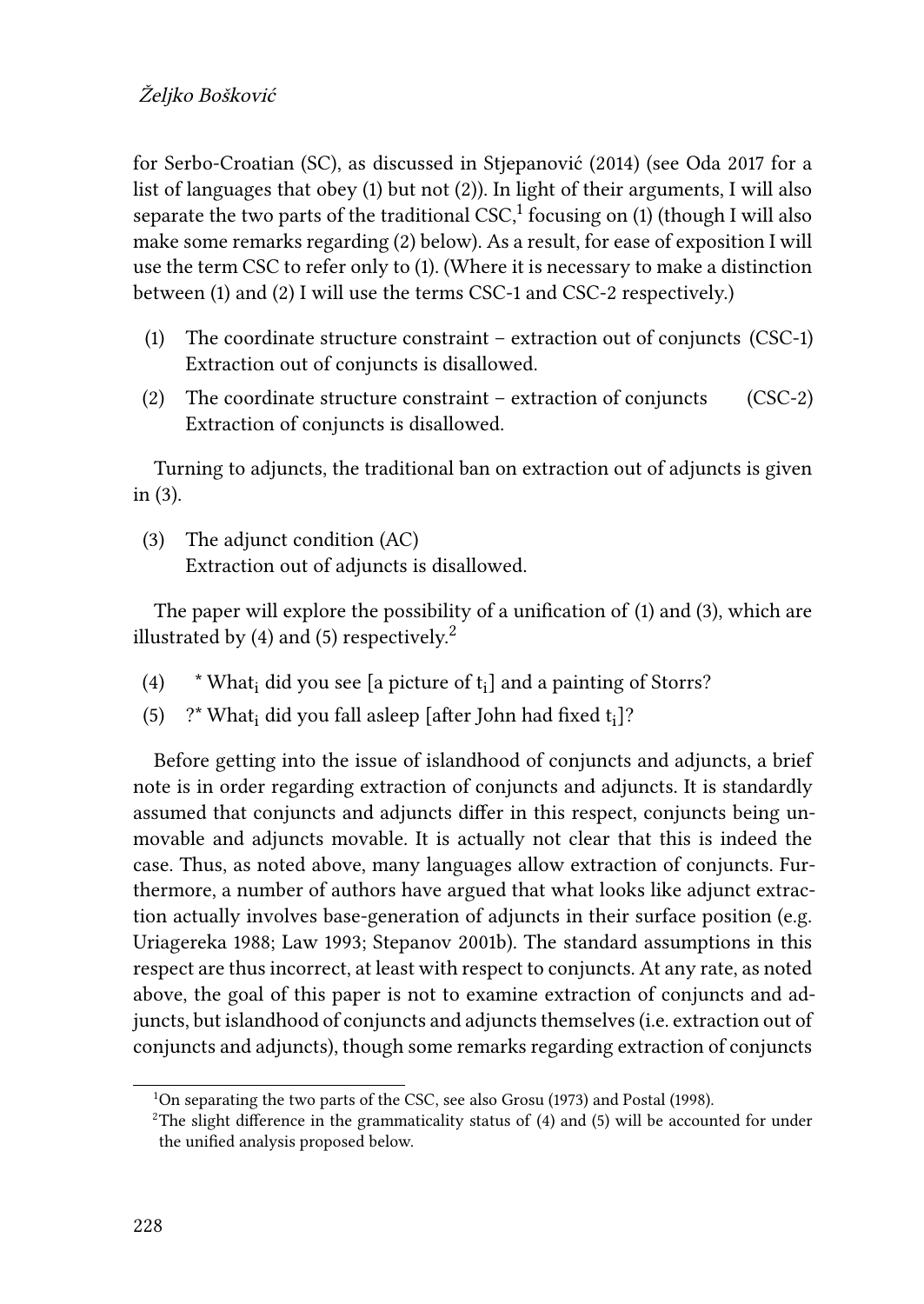and adjuncts will be made below from the perspective of a unified analysis of([1\)](#page-1-0) and [\(3](#page-1-2)) (more precisely, it will be shown that([2](#page-1-1)) is not an impediment to such an analysis).

The starting point in the discussion will be the semantics for adjuncts given in [Higginbotham \(1985\).](#page-28-1) [Higginbotham](#page-28-1) argues that traditional adjunction modification (henceforth traditional adjuncts) actually involves coordination seman-tically.<sup>3</sup>For example, the rough semantics of ([6a](#page-2-0)) is something like ([6b](#page-2-0)), which can be paraphrased as *There is an event which is walking by John and it is slow*.

- <span id="page-2-0"></span>(6) a. John walked slowly.
	- b.  $\exists e$ [Walk(John, e) and Slow(e)]

[Takahashi \(1994\)](#page-30-2) made an important observation that under [Higginbotham](#page-28-1)'s semantics of adjuncts, where adjuncts essentially involve coordination, it may be possible to unify the ban on extraction out of conjuncts and the ban on ex-traction out of adjuncts by reducing the latter to the former.<sup>4</sup> Under [Higgin](#page-28-1)[botham](#page-28-1)'s semantics, where adjuncts are in fact conjuncts, extraction out of an adjunct does involve extraction out of a conjunct, which makes the unification plausible and appealing. The unification, however, raises an issue. In [Takahashi](#page-30-2)'s analysis, while conjuncts and adjuncts are treated in the same way semantically (following [Higginbotham\)](#page-28-1), they are treated very differently syntactically, since [Takahashi](#page-30-2) follows standard assumptions in the syntactic literature where coordination involves the presence of a conjunction phrase (ConjP), while adjuncts involve adjunction, with no ConjP present. Thus, the direct object in([4\)](#page-1-3) is a ConjP, with the conjuncts located in the Spec and the complement position of ConjP (([7\)](#page-3-0); the issue of where exactly the conjuncts are located within ConjP is debated in the literature (see e.g. [Munn 1993](#page-29-3); [Progovac 1999](#page-30-3)), the details of their placement will not matter for our purposes). On the other hand, there is no ConjP in([5\)](#page-1-4). Semantically, the VP and the traditional adjunct are conjoined here. However, this is not reflected in the structure, since Takahashi assumes, following standard assumptions, that the adjunct is adjoined to VP, as in([8](#page-3-1)).

 $3$ There is a long line of research in this tradition, see e.g. [Davidson \(1967](#page-28-2)); [Parsons \(1980;](#page-29-4) [1990](#page-29-5)); [Dowty \(1989](#page-28-3)); [Takahashi \(1994\)](#page-30-2); [Progovac \(1998;](#page-30-4) [1999\)](#page-30-3); [Hunter \(2011](#page-29-6)). I refer to [Higginbotham](#page-28-1) [\(1985\)](#page-28-1) as the representative of this line of research because [Takahashi \(1994\)](#page-30-2) bases his account of the adjunct condition on it, as discussed below (following [Takahashi,](#page-30-2) I also generalize this approach to adjunct modification in general).

<sup>&</sup>lt;sup>4</sup>It is worth noting here that [Ross \(1974\)](#page-30-5) suggested a unification of the CSC with the complex NP constraint (clausal complements of nouns are also sometimes treated as adjuncts, see e.g. [Stowell 1981;](#page-30-6) [Takahashi 1994\)](#page-30-2).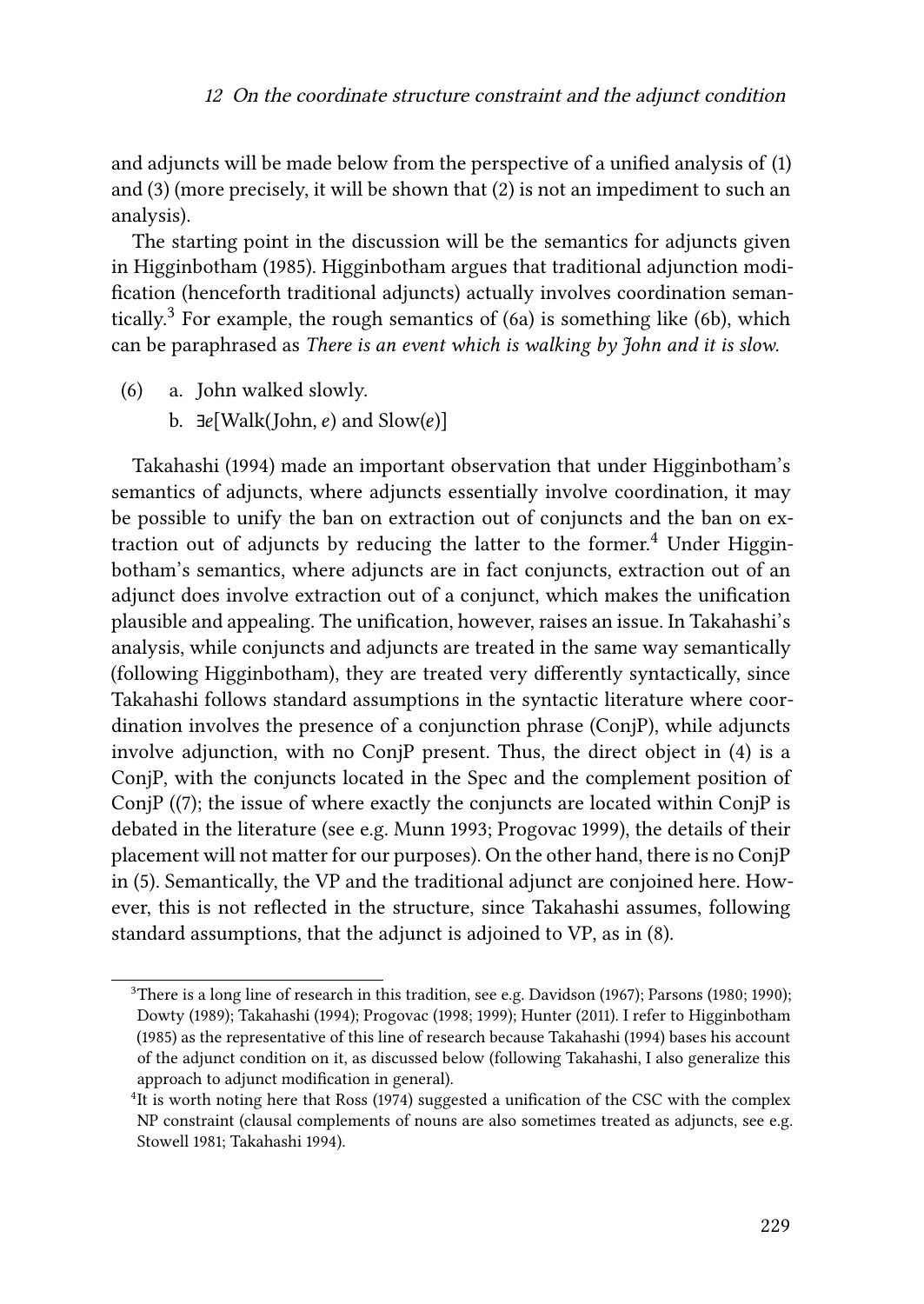- <span id="page-3-0"></span> $\left( 7\right)$   $\quad$  \* Who<sub>i</sub> did you see [ $_{\rm{ConjP}}$  [a picture of t<sub>i</sub>] and [a painting of Storrs]]?
- <span id="page-3-1"></span>(8)  $\degree$  ?\* What<sub>i</sub> did you [<sub>VP</sub> [<sub>VP</sub> fall asleep] [after John had fixed t<sub>i</sub>]]?

A serious issue then arises: locality of movement is standardly assumed to be a syntactic effect. However, under the above analysis, conjuncts and adjuncts are unified only semantically, they are not unified syntactically in that they involve very different syntactic configurations. It is then not clear that [Higginbotham'](#page-28-1)s conjunction semantics of adjuncts can help us here.

While this paper will also take the conjunct semantics of adjuncts seriously, taking it in fact as the point of departure, it will also take seriously the issue of the syntax-semantics mapping here. An obvious question arises in this respect: What would be the syntax that would most straightforwardly correspond to the conjunct semantics of adjuncts? The answer is quite obvious in fact. It is a syntax that involves a ConjP, where e.g. VP and the adjunct in([6\)](#page-2-0) are conjoined. The only difference with true coordination would then be that the conjunction head is phonologically null. $5$ 

This paper will then take the conjunct semantics of adjuncts seriously, assuming that it is also reflected in the syntax. From this perspective, it is easy to see how([1\)](#page-1-0) and [\(3\)](#page-1-2) can be unified. Since they involve the same configuration, whatever rules out extraction out of conjuncts will also rule out extraction out of adjuncts.<sup>6</sup>

An important remark is, however, in order here. It seems fair to say that the CSC and the adjunct condition (AC) are the least understood of the traditional

In this respect, [Progovac \(1998;](#page-30-4) [1999](#page-30-3)) is an important predecessor of the current work.

It should also be noted that the discussion in this paper raises an issue of whether phrases are ever generated as adjuncts (in the traditional understanding of the term). While the discussion in this paper falls in line with attempts to abandon adjunction as a distinct structurebuilding mechanism, showing that adjunction can indeed be eliminated goes beyond the scope of this paper.

<sup>5</sup>This is in fact what [Progovac \(1998;](#page-30-4) [1999\)](#page-30-3) argues for. Thus, [Progovac \(1998\)](#page-30-4) adopts the structure in (i), where VP is the Spec of ConjP and the adverbial is a complement of a null conjunction (the structure is slightly richer in [Progovac 1999](#page-30-3)).

<sup>(</sup>i)  $\left[\begin{matrix} \text{ConiP} & \text{VP} & \text{Coni} & \text{Conj} & \text{AdvP} \end{matrix}\right]$ 

<sup>6</sup>There is an important issue that arises here. Under the analysis outlined above, not just the adjunct, but also the VP is a conjunct in constructions that involve traditional VP-adjunction. It appears that extraction out of the VP should then also be ruled out here. This is a serious issue that any unification of the CSC and the adjunct condition based on [Higginbotham'](#page-28-1)s semantics of adjuncts needs to address. I will provide an account of this issue in§[4](#page-10-0) below (see [Takahashi](#page-30-2) [1994](#page-30-2) for an alternative account which is however based on the assumption that conjuncts and adjuncts have a different syntax).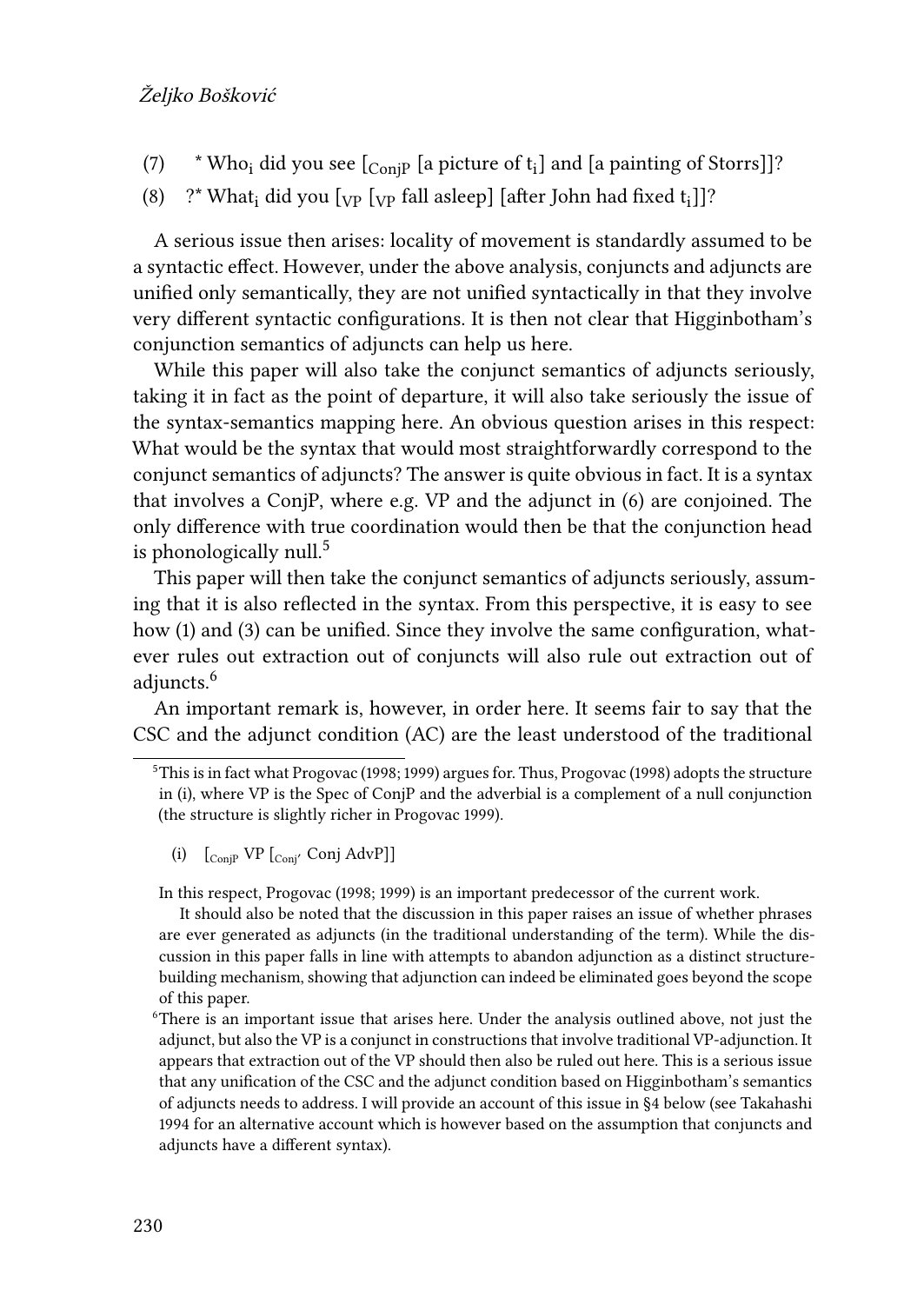islands. The suggestion made above reduces two mysteries to one. Resolving this mystery, which would involve providing an actual account of the CSC, however, goes beyond the scope of this paper. Any attempt to do that would involve a detailed discussion of the structure of coordination, as well as the theories of the locality of movement, which is currently based on the theory of phases. A number of issues would arise in this respect: the precise definition of phases, the precise statement of the phase impenetrability condition (PIC) and the notion of *edge*, the issue of the generalized extended projection principle (EPP) effect as it applies to successive-cyclic movement, the theory of labeling, which has been argued to interact with the theory of phases in the locality of movement effects (see [Bošković 2015;](#page-27-0) [2018](#page-27-1)), etc; the list certainly does not end here. Addressing all of this would go way beyond the scope of this paper.<sup>7</sup> The scope of the paper is more modest: to point out a number of similarities between extraction out of conjuncts and extraction out of adjuncts which can be taken to justify unifying the two. [Higginbotham](#page-28-1)'s semantics of adjuncts, when taken seriously from the syntactic point of view, provides a basis for such a unification since the two then have essentially the same structure. Determining the precise source of islandhood of that structure is beyond the scope of this paper (as a result, a number of phenomena noted below will only be discussed at a descriptive level). I will therefore simply use the term islandhood informally below. In several places, the discussion will become more detailed structurally and theoretically when it comes to islandhood – in fact, the paper will provide a principled account of a number of differences in the strength of the violation with extraction out of various conjuncts and adjuncts (as well as the voiding of their islandhood in certain cases); however, the exact reason for the islandhood of conjuncts will not be provided below. In this respect, the paper can be considered to be programmatic, providing a foundation for future work that will account for the islandhood of the syntactic configuration under consideration here (see [Bošković 2020](#page-27-2)).

Having laid down the necessary background, the general line of argumentation, and the limits of the current work, I now turn to making a case for unifying [\(1\)](#page-1-0) and [\(3](#page-1-2)). In that vein, in §§[2](#page-5-0) and [3](#page-5-1) I note a number of similarities between the CSC and the adjunct condition. §[4](#page-10-0) discusses and resolves some potential impediments to the unification of the islandhood of conjuncts and adjuncts. §[5](#page-20-0) discusses extraction of conjuncts and adjuncts. [§6](#page-24-0) concludes the paper.

<sup>7</sup> See, however, [Bošković \(2017](#page-27-3); [2020\)](#page-27-2).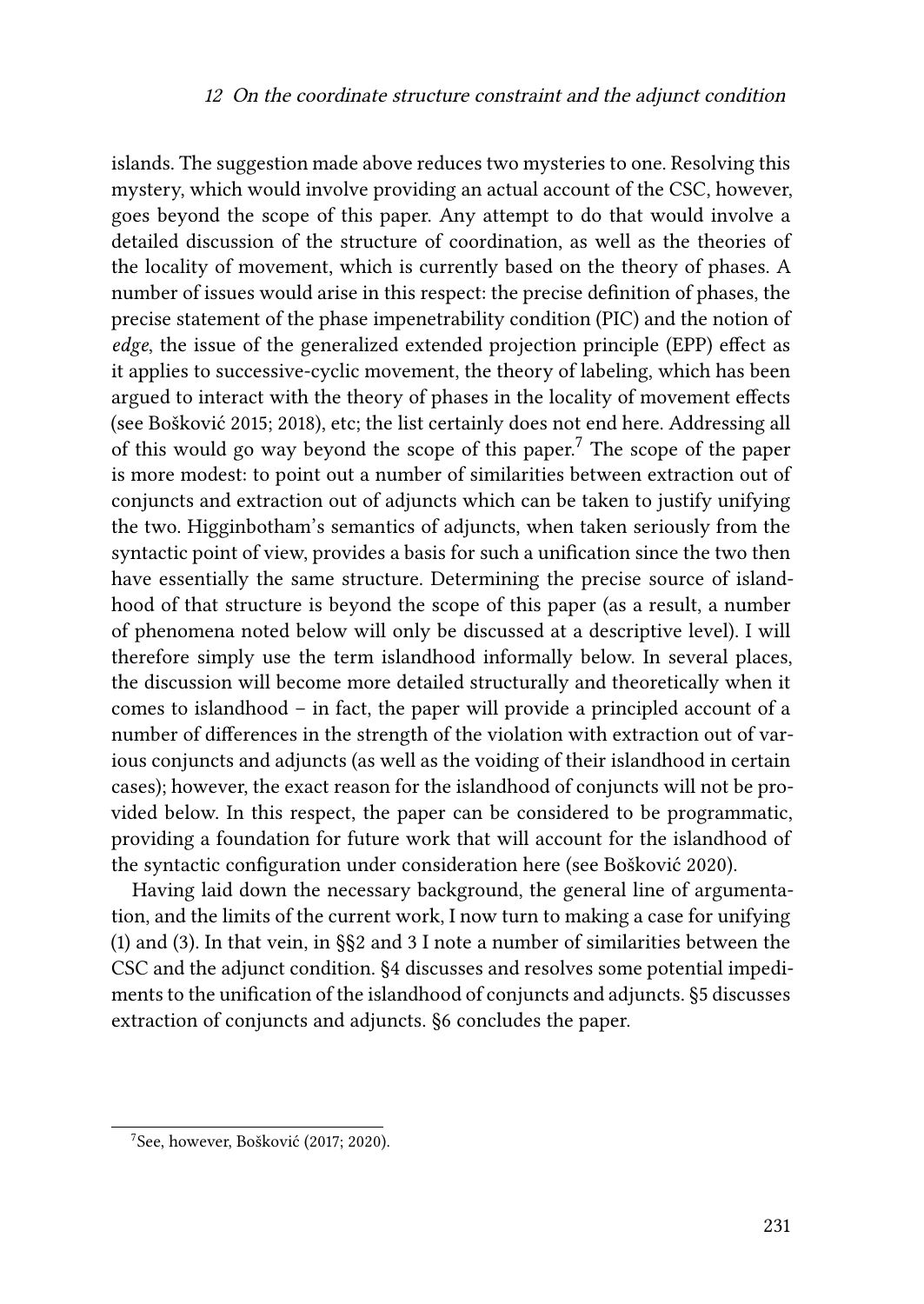## <span id="page-5-0"></span>**2 The stubbornness of the CSC and the AC**

As discussed above, a unification of the traditional coordination and the traditional adjunction has plausible semantic grounds, which can be taken to be reflected in the syntax. From that perspective, it is not surprising that the traditional coordination and the traditional adjunction share some syntactic properties, in particular islandhood. The unification reduces two islands to one, which is already conceptually appealing, especially in light of the fact that we are dealing here with a rather mysterious issue. (Admittedly, we still have a mystery, but reducing two mysteries to one does leave us in a less mysterious state).

One point that has generally been overlooked in the literature on islandhood is worth emphasizing here. For pretty much all islands, it has been noted that there are languages that do not obey them. Thus, there are languages that do not obey the subject condition (e.g. Japanese; see [Stepanov 2001a](#page-30-7) for a more exhaustive list), there are languages that do not obey the *wh*-island constraint (e.g. Swedish, see [Engdahl 1986](#page-28-4)), there are languages that do not obey the complex NP constraint (e.g. Bantu languages, see [Bošković 2015](#page-27-0)). The CSC and the AC stand out rather prominently in this respect. I am not aware of any language that does not obey the CSC and the AC.<sup>8</sup> From the current perspective, that the CSC and the AC behave in the same way in this respect is not surprising: we are after all dealing with one and the same constraint here – that the two behave in the same way in the relevant respect is then expected.

### <span id="page-5-1"></span>**3 Some exceptions to the CSC and the AC**

### **3.1 A semantically-based exception**

It is well-known that there are exceptions to both the AC and the CSC (see [Truswell 2011](#page-31-1) and references therein for the former and [Postal 1998](#page-29-2) and references therein for the latter). Interestingly, some of these exceptions are rather similar in nature. Thus, extraction from an adjunct is possible in some cases where there is a contingent relationship between the relevant events. Importantly, the same kind of exception is found with the CSC. The former is illustrated by [\(9\)](#page-5-2) and the latter by [\(10](#page-6-0)).

- <span id="page-5-2"></span>(9) a. What $_{i}$  did you come around [ to work on  $t_{i}$  ]?
	- b. What<sub>i</sub> did Christ die [ to save us from  $t_i$  ]? ]? ([Truswell 2011:](#page-31-1) 131)

<sup>&</sup>lt;sup>8</sup>As is well-known and as we will see below, there are particular coordinations and adjunctions that allow extraction (in fact likely universally). What I am referring to here is different, namely I am not aware of any language that would allow extraction out of all coordinations and all adjuncts, where conjuncts and adjuncts simply would not be islands at all.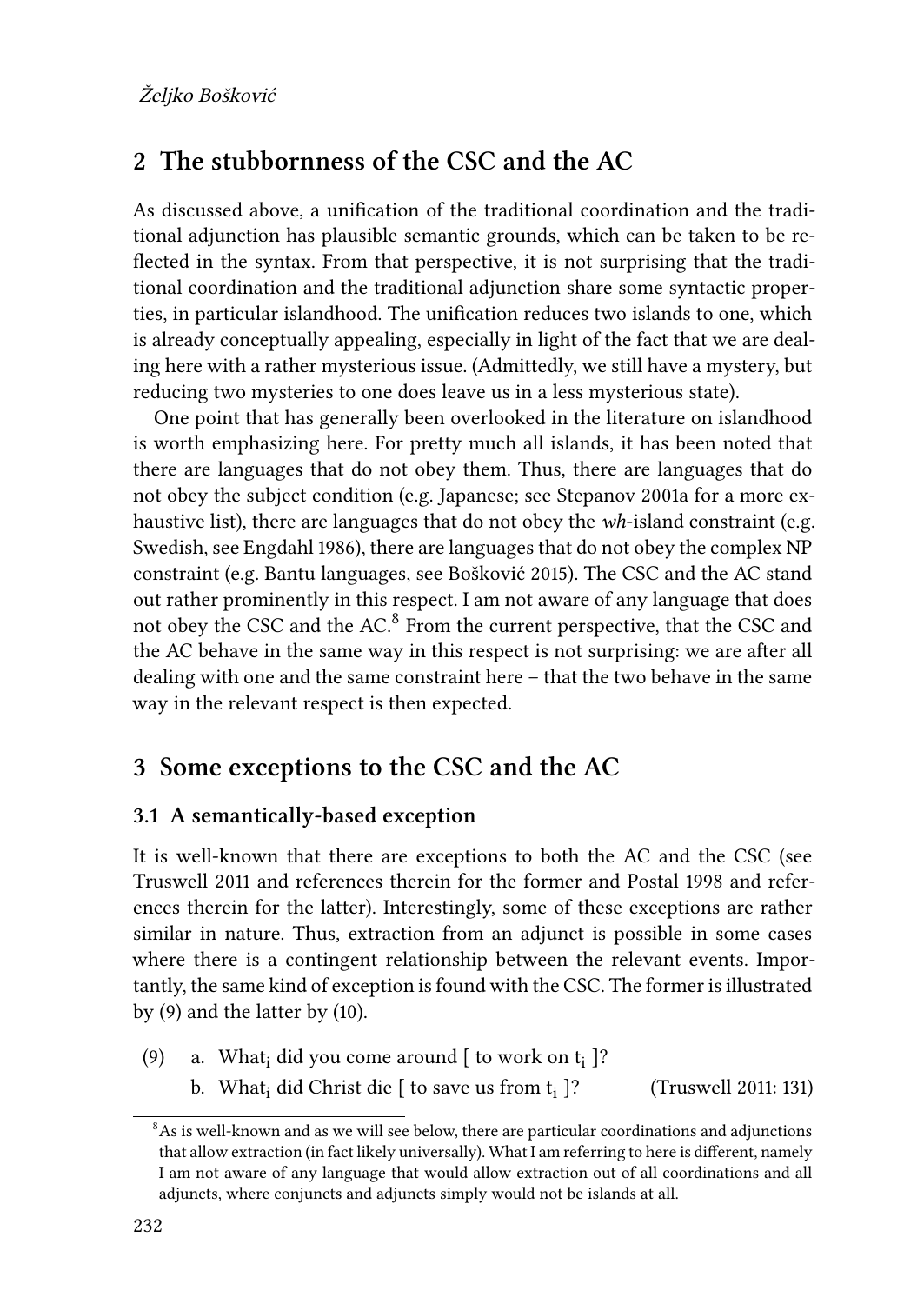#### <sup>12</sup> On the coordinate structure constraint and the adjunct condition

<span id="page-6-0"></span>(10) – a. This is the drug which $_{\rm i}$  athletes [ take  ${\rm t}_{\rm i}$  ] and become quite strong. b. the stuff which and  $[$ stole t<sub>i</sub> $]$ ] [\(Postal 1998:](#page-29-2) 53)

There are no good explanations for why under the semantic condition noted above the adjunct condition effect and the CSC effect are voided, and I will not provide one in this work. What is important for our purposes is that the two behave in the same way here. A unified approach to the two in this respect has not been attempted before even at a descriptive level; what complicates the situation even further when it comes to providing an actual account is that only argument (both DP and PP) extraction is allowed in the exceptional context in question, non-argument extraction is still unacceptable, as illustrated below.

- (11)  $*$  How<sub>i</sub> did you come around [to work on that car  $t_i$ ]?
- (12)  $\ast$  How<sub>i</sub> should athletes [ take that drug  $t_i$  ] and become strong?

This, however, further confirms that the CSC and the AC behave in the same way here, which can be interpreted as calling for a unified analysis of the two. The suggestion made here achieves this trivially, by treating the CSC and the AC as one and the same phenomenon.

### **3.2 Across-the-board movement and parasitic gaps**

There is another well-known exception to the CSC which is not semantically based (i.e. it is not semantically restricted like the one noted directly above). The exception, noted already in [Ross \(1967\),](#page-30-8) concerns across-the-board (ATB) movement. As is well-known, an unacceptable extraction out of a conjunct can be made acceptable if the extraction takes place out of each conjunct in the coordination.

- <span id="page-6-3"></span>(13) Who did you see enemies of and friends of?
- <span id="page-6-4"></span>(14) cf. \*Who did you see John and enemies of?

There is an obvious counterpart of this with the AC, which is the traditional parasitic gap construction (see also [Haı̈k 1985](#page-28-5); [Huybregts & van Riemsdijk 1985;](#page-29-7) [Williams 1990](#page-31-2); [Franks 1993;](#page-28-6) [Progovac 1998;](#page-30-4) [Nunes 2004](#page-29-8)).

- <span id="page-6-1"></span>(15) What did you file without reading?
- <span id="page-6-2"></span>(16) cf. \*What did you file the book without reading?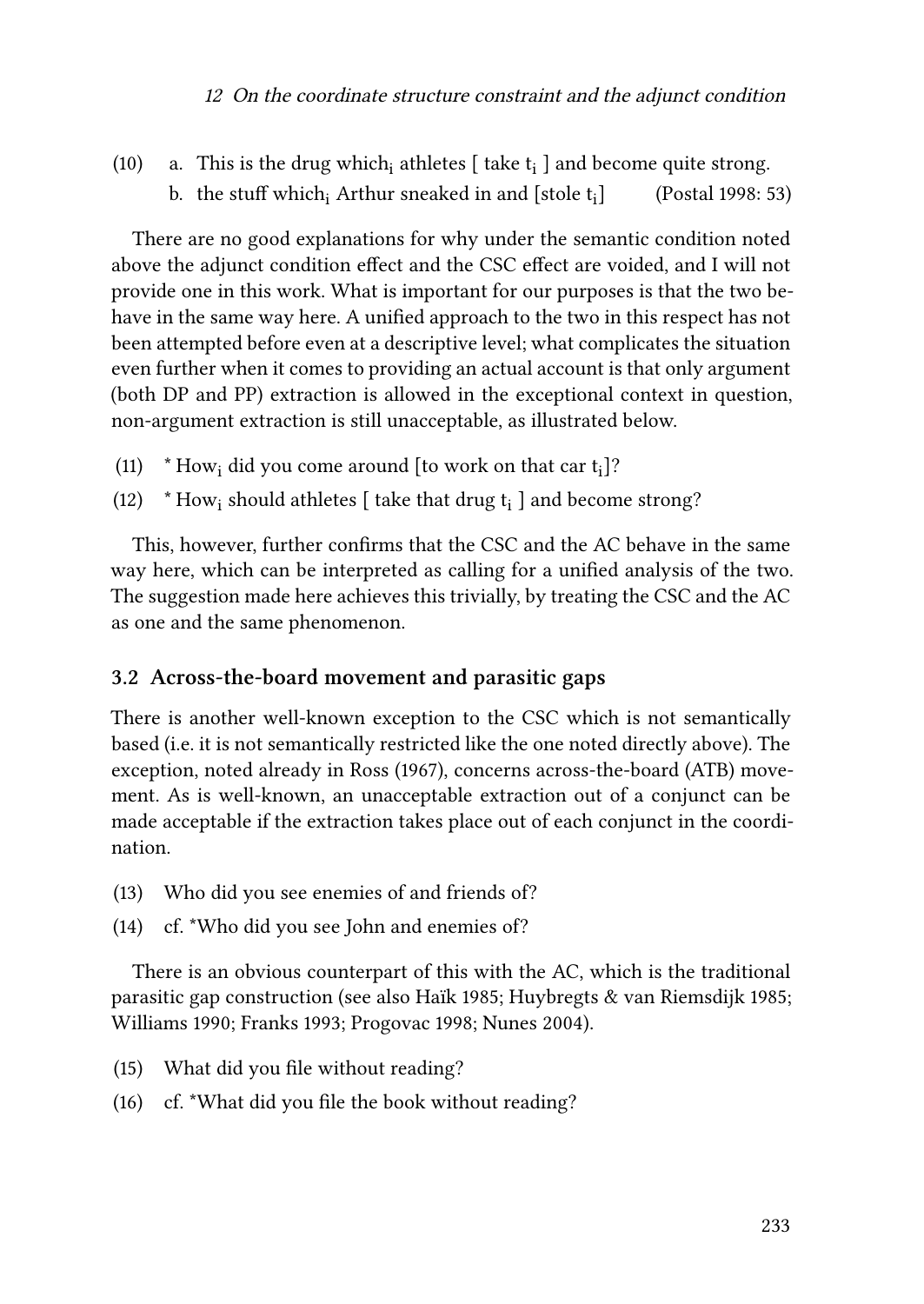From the current perspective, [\(15–](#page-6-1)[16](#page-6-2)) can be looked at on a par with([13–](#page-6-3)[14\)](#page-6-4). Just like the unacceptable case of extraction out of a conjunct in([14\)](#page-6-4) becomes acceptable if extraction takes place out of both conjuncts, as in([13\)](#page-6-3), so does the unacceptable case of extraction out of a conjunct in([16\)](#page-6-2) (the traditional adjunct being a conjunct under the current analysis) become acceptable if extraction takes place out of both conjuncts, as in([15](#page-6-1)) (VP being a conjunct under the current analysis; see below for extraction out of the VP here).

There have in fact been many attempts to unify the ATB and the parasitic gap construction (see the references cited above); the current perspective can be taken to provide motivation for those attempts [\(Takahashi 1994](#page-30-2) in fact also argues for a unification of the two from the perspective of [Higginbotham](#page-28-1)'s semantic treatment of adjuncts (recall, however, that [Takahashi](#page-30-2) treats conjuncts and adjuncts differently syntactically).

### **3.3 The edge exception**

[Bošković \(2018\)](#page-27-1) notes another exception to the AC. [Bošković \(2018\)](#page-27-1) shows that the AC effect is quite generally voided for elements that are base-generated at the adjunct edge, also providing an account of this state of affairs where the problem with extraction out of adjuncts arises with movement to the adjunct edge (which is required by the PIC); elements that are base-generated at the adjunct edge can then extract. The details of the account are not important for our purposes; what is important is that elements base-generated at the edge of an adjunct can extract out of it.

One illustration of this effect is provided by the different behavior of agreeing possessors and adnominal genitive complements with respect to extraction out of adjuncts in Serbo-Croatian (SC). Consider first the former. Agreeing possessors in SC have been argued to be base-generated at the edge of the TNP. $9$  As one argument to that effect, consider the following binding contrast between English and SC, noted in [Despić \(2011](#page-28-7); [2013](#page-28-8)).

- <span id="page-7-0"></span>(17) a. His<sub>i</sub> latest movie really disappointed Kusturica<sub>i</sub>.
	- b. Kusturica<sub>i</sub>'s latest movie really disappointed him<sub>i</sub>.
	- c. Serbo-Croatian([Despić 2011:](#page-28-7) 31; [2013](#page-28-8): 245)  $^*$ Kusturicin $_1$  najnoviji film Kusturica's latest movie him is really disappointed ga<sub>i</sub> je zaista razočarao.
	- d. \*Njegov<sub>i</sub> najnoviji film ∣ je zaista razočarao his latest movie is really disappointed Kusturica Kusturicu<sub>i</sub>.

 $9$ The term TNP is used neutrally, for whatever the categorial status of the relevant element is.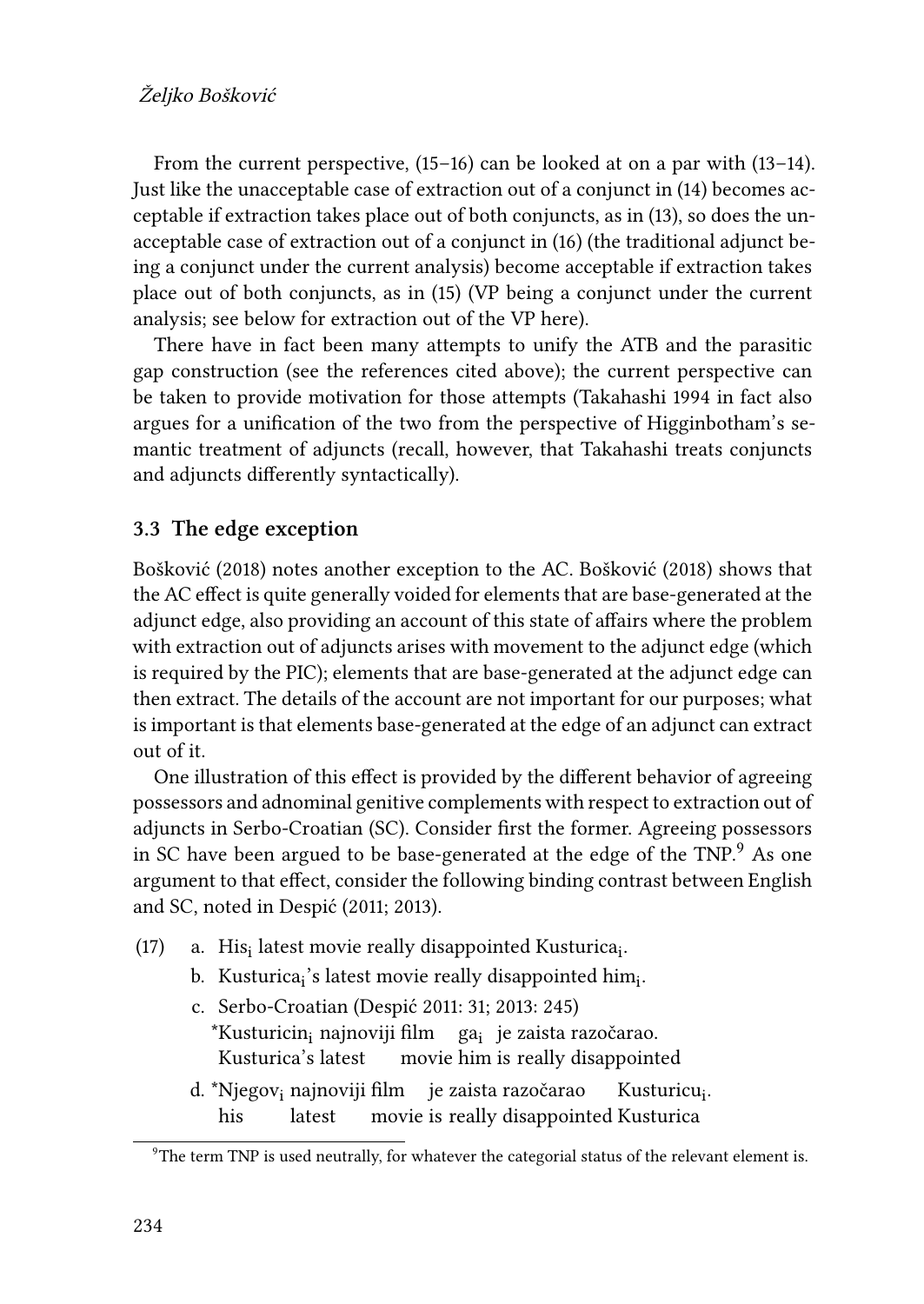Under the assumption that traditional Specs c-command out of the phrase where they are located, [Kayne \(1994\)](#page-29-9)takes the acceptability of ([17a](#page-7-0),b) to indicate that English possessors are not located in SpecDP, but in the Spec of a lower phrase, SpecPossP, with the DP confining the c-command domain of the possessor. [Despić \(2011](#page-28-7); [2013\)](#page-28-8) observes that in SC, a language without articles which has been argued by a number of authors to lack DP (e.g. [Corver 1992;](#page-28-9) [Zlatić 1997;](#page-31-3) [Trenkić 2004](#page-31-4); [Bošković 2005;](#page-27-4) [2012;](#page-27-5) [2014;](#page-27-6) [Marelj 2011;](#page-29-10) [Despić 2011;](#page-28-7) [2013;](#page-28-8) [Runić](#page-30-9) [2014a](#page-30-9)[,b;](#page-30-10) [Takahashi 2012](#page-30-11); [Talić 2014;](#page-31-5) [2015](#page-31-6)), possessors do c-command out, as indicated by the binding violations in([17c](#page-7-0),d) (condition B is at issue in [17](#page-7-0)c and condition C in [17](#page-7-0)d), which contrast with English([17](#page-7-0)a,b). Despić takes the contrast in question as indicating that DP is missing in SC, with the possessor located in the highest projection of the traditional NP.

Turning now to adjuncts, SC is rather productive regarding the possibility of traditional NPs (TNPs) functioning as adjuncts. One such case is given below, where an instrumental nominal functions as an adjunct (see [Bošković 2018](#page-27-1) for discussion of such adjuncts).

<span id="page-8-0"></span>(18) Serbo-Croatian Trčao je šumom. run is forest.ins 'He ran through a/the forest.'

That the instrumental nominal in [\(18](#page-8-0)) is indeed an adjunct is confirmed by extraction. First, its extraction out of islands yields an ECP-strength, not a subjacency-strength violation (compare [19a](#page-8-1),b).

<span id="page-8-1"></span>(19) Serbo-Croatian

|                                          | a. * Šumom <sub>i</sub> se pitaš [kad je trčao t <sub>i</sub> ].    |  |  |  |  |  |  |
|------------------------------------------|---------------------------------------------------------------------|--|--|--|--|--|--|
|                                          | forest.INS REFL wonder when is run                                  |  |  |  |  |  |  |
|                                          | 'You wonder when he ran through a/the forest.'                      |  |  |  |  |  |  |
|                                          | b. ?? Šumu <sub>i</sub> se pitaš [kad je posjekao t <sub>i</sub> ]. |  |  |  |  |  |  |
| forest. ACC REFL wonder when is cut-down |                                                                     |  |  |  |  |  |  |
|                                          | 'You wonder when he cut down a/the forest.'                         |  |  |  |  |  |  |

In addition to agreeing possessors, which roughly correspond to English *'s*genitives, nominal arguments in SC can be expressed through adnominal genitive, which roughly corresponds to English *of* -genitives; the element bearing adnominal genitive occurs in the complement position of the noun. Returning now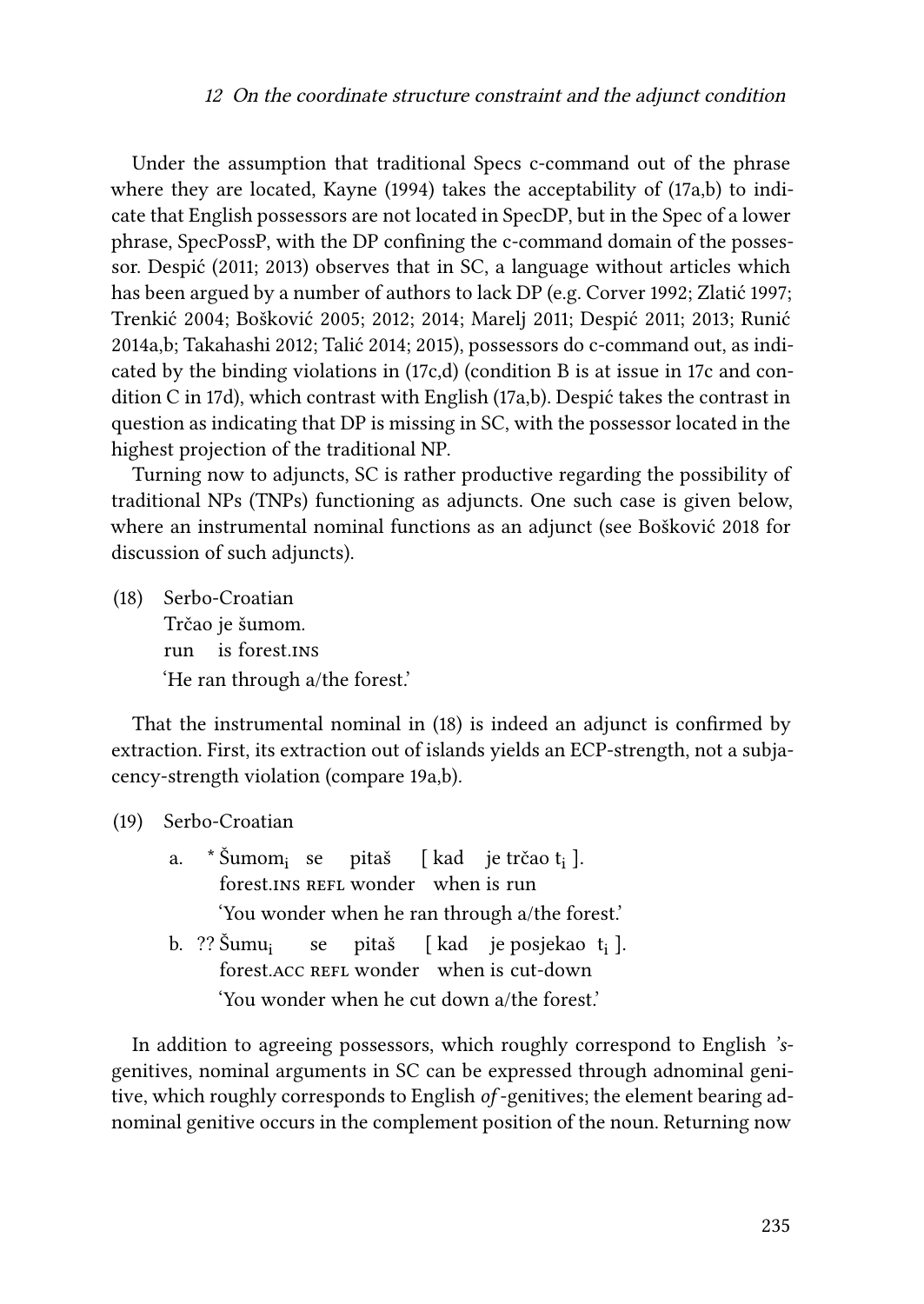### Željko Bošković

to the instrumental adjunct under discussion, notice that while extraction of genitive complements of nouns is in general somewhat degraded in SC,([20](#page-9-0)a), which involves extraction out of the nominal under consideration, is clearly worse than [\(20b](#page-9-0)), which involves extraction out of an object. This confirms the adjunct status of the instrumental TNP [\(20a](#page-9-0) is worse than [20](#page-9-0)b because it involves extraction out of an adjunct).

<span id="page-9-0"></span>

| (20) | Serbo-Croatian |
|------|----------------|
|------|----------------|

- a. \*Moga djeda<sub>i</sub> my.gen grandfather.gen is run je trčao [ šumom forest.INSTR ti ]. 'He ran through the forest of my grandfather.'
- b. ?? Moga djeda<sub>i</sub> my.gen grandfather.gen is loved forest.acc je volio [ šumu ti ]. 'He loved the forest of my grandfather.'

As noted above, [Bošković \(2018\)](#page-27-1) shows that in contrast to elements that are not base-generated at an adjunct edge, elements that are base-generated at an adjunct edge can be moved out of adjuncts. The adnominal genitive 'my grandfather' in([20a](#page-9-0)) is base-generated in the N-complement position. Recall, however, that an agreeing possessor that precedes the nominal is generated at the TNP edge. Importantly, such possessors can move out of the adjunct under consideration.

(21) Serbo-Croatian Ivanovom<sub>i</sub> je on trčao [ t<sub>i</sub> šumom ]. Ivan's.ins is he run forest.ins 'He ran through Ivan's forest.'

[Bošković \(2018\)](#page-27-1) provides a number of additional cases which also show that elements that are base-generated at an adjunct edge can move out of adjuncts, in contrast to those that are not generated at an adjunct edge. $10$ 

What is important for our purposes is that the CSC behaves just like the AC in this respect. Recall that an agreeing possessor can extract out of a TNP adjunct,

(i) Izuzetno $_{\rm i}$  se on  $[$  t<sub>i</sub> loše  $\,$  ] ponašao? extremely is he badly behaved 'He behaved extremely badly.'

<sup>&</sup>lt;sup>10</sup>One such case is given in (i) (see [Bošković 2018](#page-27-1) for an account why (i) is unacceptable in English).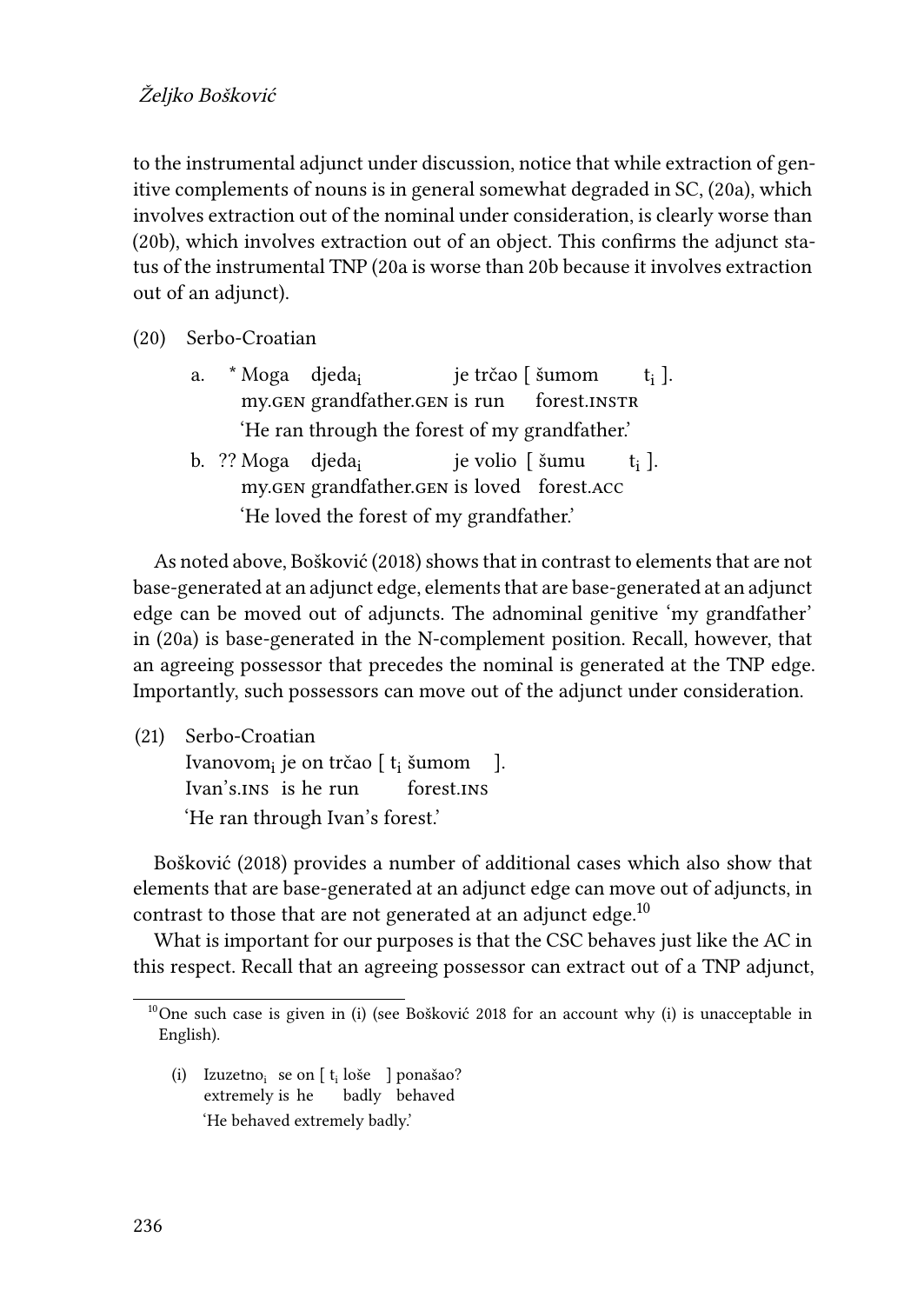while an adnominal genitive cannot. Coordinations behave in exactly the same way: an agreeing possessor can extract out of a conjunct [\(22\)](#page-10-1), but an adnominal genitive cannot  $(23)$ .<sup>11</sup>

- <span id="page-10-1"></span>(22) Serbo-Croatian Markovog<sub>i</sub> je on [ t<sub>i</sub> prijatelja ] i [ Ivanovu sestru Marko's.acc is he friend.acc and Ivan's.acc sister.acc seen ] vidio. 'He saw Marko's friend and Ivan's sister.'
- <span id="page-10-2"></span>(23) Serbo-Croatian \*Fizike<sup>i</sup> physics.gen is he student.acc je on [ studenta ti ] i [ Ivana and Ivan.acc seen ] vidio. 'He saw a student of physics and Ivan.'

What is important for our purposes is that both traditional adjuncts and traditional conjuncts exceptionally allow extraction of elements that are base-generated at their edge.

To sum up the discussion in this section, we have seen that in a number of environments extraction is exceptionally possible out of conjuncts and adjuncts. Significantly, the enviroments where extraction is exceptionally possible out of conjuncts and adjuncts are the same – all the contexts discussed in this section exceptionally allow extraction out of both conjuncts and adjuncts (see below for an additional case). That the two behave in the same way in this respect then provides an argument that they should be unified, which is straightforwardly accomplished if they involve the same syntactic configuration.

# <span id="page-10-0"></span>**4 Some differences between the CSC and the AC and rescue by PF deletion**

Above, I have discussed a number of similarities between CSC effects and AC effects which can be captured under the analysis on which traditional adjunction actually involves coordination, which is motivated by Higginbotham's semantics of adjunction. There are, however, also some differences between the two, which

<sup>&</sup>lt;sup>11</sup>Left-branch extractions in SC are best when the remnant precedes the verb, but the relevant contrast is also there when the coordination follows the verb. Notice that there is an interfering factor when such extraction is attempted out of the second conjunct. As noted in [Stjepanović](#page-30-0) [\(2014\)](#page-30-0) and discussed below, *i* 'and' is a proclitic, which procliticizes to the element following it. A problem then arises if the element following it is a trace.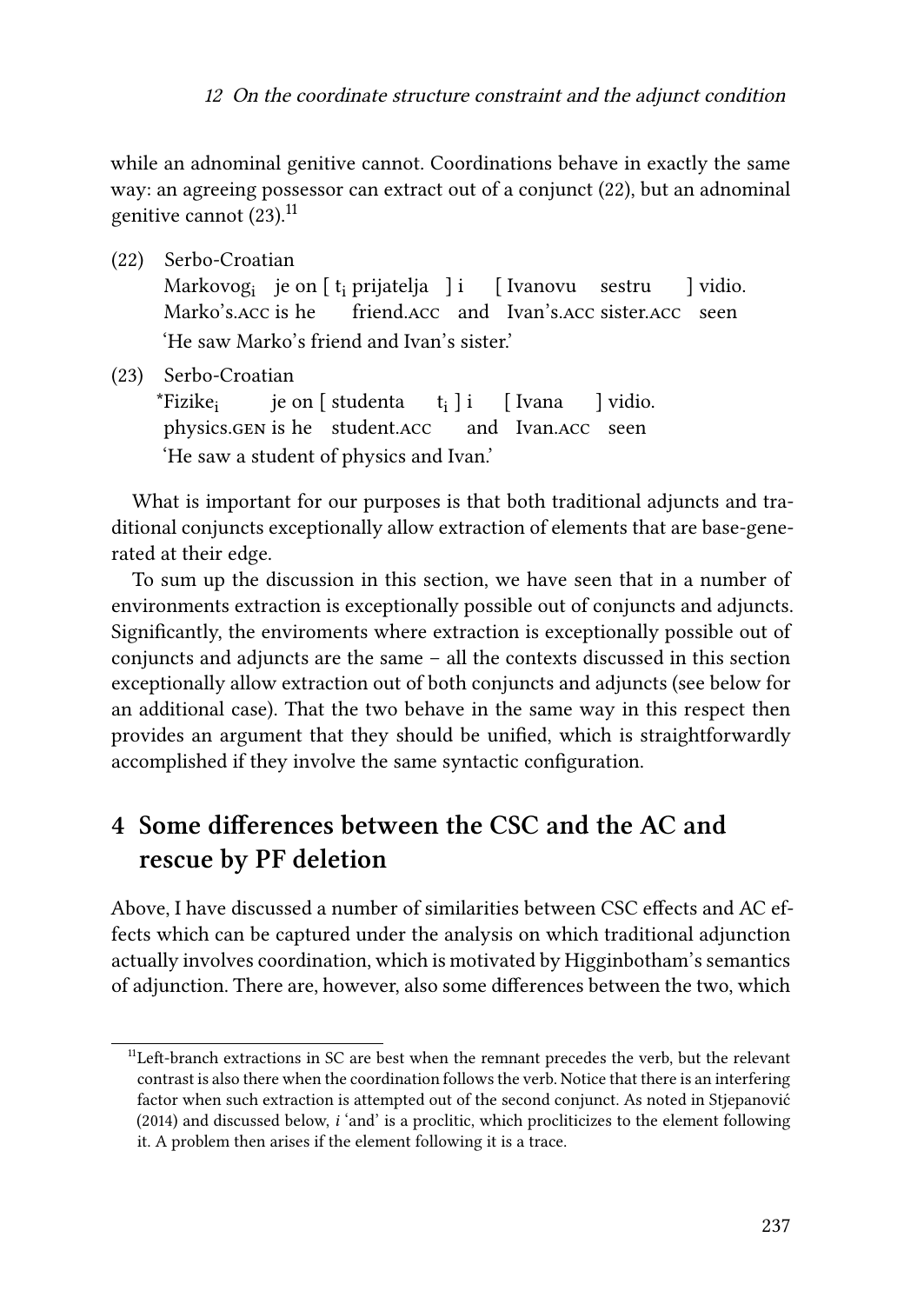will be discussed in this section, starting with an obvious difference.<sup>12</sup> Consider [\(24–](#page-11-0)[25](#page-11-1)), which are intended to represent a case of traditional coordination([24](#page-11-0)) and a case of traditional adjunction [\(25](#page-11-1)), which is also treated as involving coordination under the current analysis.

- <span id="page-11-0"></span>(24) DP & DP
- <span id="page-11-1"></span>(25) VP & Adjunct

The conjuncts in the traditional coordination in [\(24\)](#page-11-0) are symmetric regarding islandhood in that extraction is banned out of each conjunct (putting aside the ATB case).

<span id="page-11-4"></span>(26) a.  $*$  Who<sub>i</sub> did you see [ a friend of  $t_i$  ] and John? b.  $*$  Who<sub>i</sub> did you see John and [ a friend of  $t_i$  ]?

However, this is not the case with [\(25](#page-11-1)), where extraction is not banned out of the first conjunct, i.e. VP.

<span id="page-11-2"></span>(27) What $_{i}$  did you [ buy t<sub>i</sub> ] slowly?

A question then arises under the current analysis regarding the source of this difference. In particular, what raises the issue here is the grammaticality of [\(27](#page-11-2)), which appears to be unexpected.

As noted above, providing an account of the unacceptability of extraction out of conjuncts goes beyond the scope of this paper. I simply assume here that conjuncts are islands (as explicitly also argued in [Oda 2017](#page-29-0)). The islandhood of conjuncts is apparently voided for the VP conjunct in [\(27](#page-11-2)). The question is why. There is actually a rather straightforward answer to this question.

[Bošković \(2011](#page-27-7); [2013b\)](#page-27-8) discusses a variety of islands from a number of languages and observes that movement of the head of an island voids islandhood (for additional arguments to that effect, see [Bošković 2015\)](#page-27-0). Based on this, [Bošković](#page-27-0) establishes the generalization in [\(28](#page-11-3)).

<span id="page-11-3"></span>(28) Traces do not head islands.

 $12A$  reviewer notes that coordination and traditional adjunction differ regarding gapping, compare *John ate an apple and Mary a pear* with \**John ate an apple after Mary a pear*. The difference can be accounted for under [Johnson](#page-29-11)'s (2009) analysis of gapping (gapping is actually quite generally disallowed in embedded clauses, even with coordination).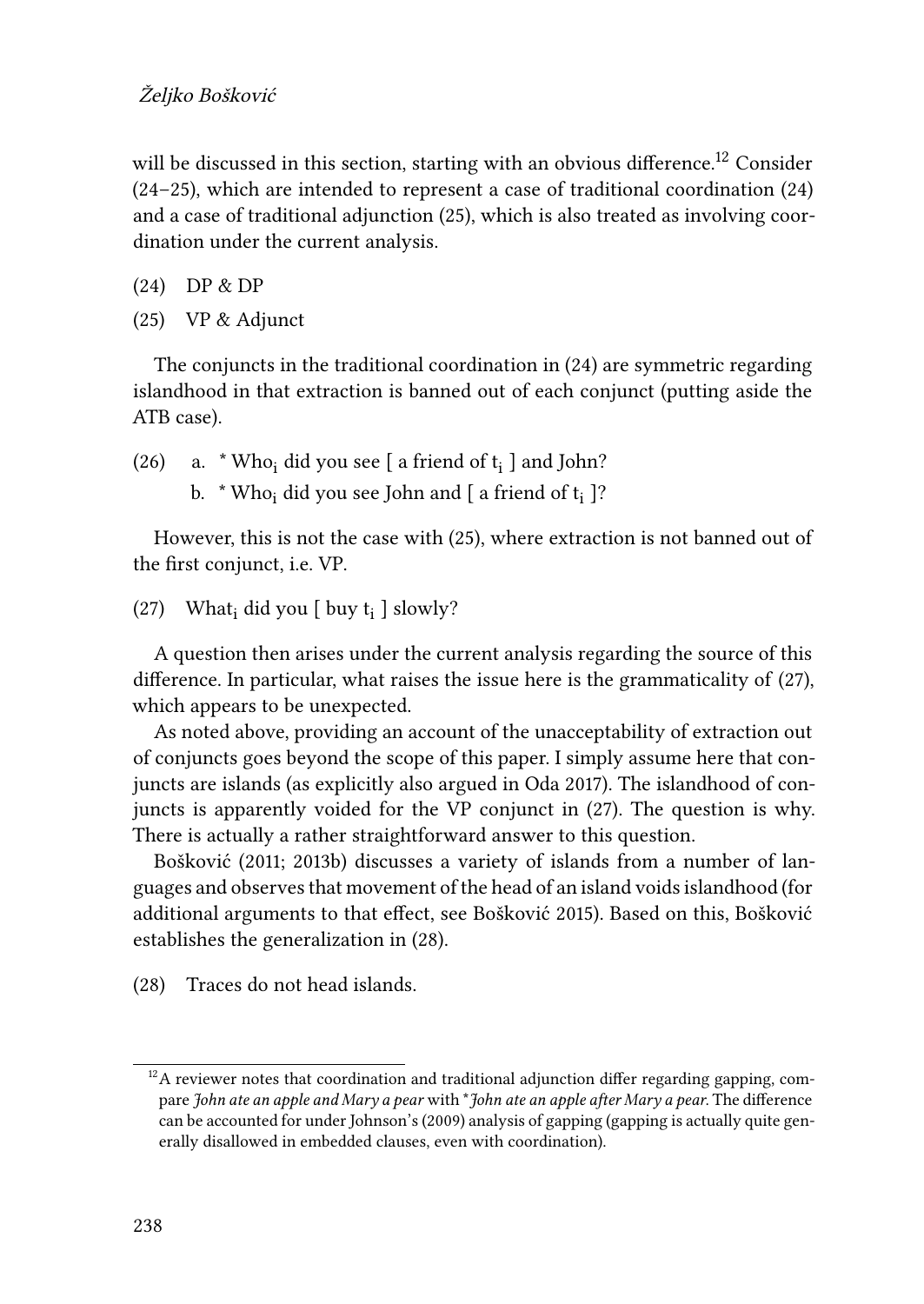[Bošković \(2013b\)](#page-27-8) provides a number of arguments for([28](#page-11-3)). As an illustration, consider the saving effect of article incorporation on islandhood in Galician, also discussed in [Uriagereka \(1988](#page-31-0); [1996\)](#page-31-7). Galician has a rather interesting phenomenon of D-to-V incorporation, which quite generally voids islandhood of the DP from which the incorporation takes place (see [Uriagereka 1988](#page-31-0); [1996;](#page-31-7) [Bošković 2013b](#page-27-8)). Thus, Galician disallows movement from definite DPs, as in [\(29](#page-12-0)). However, the violation is voided when D incorporates into the verb, as shown by [\(30](#page-12-1)).<sup>13</sup> Further confirmation of the islandhood-voiding effect of article incorporation is provided by [\(31](#page-12-2)). Extraction from adjuncts is banned in Galician, as in [\(31](#page-12-2)). However, the ban is voided under D-incorporation, as in [\(32\)](#page-12-3) (the same holds for the subject condition effect, which is also voided under article incorporation).

<span id="page-12-0"></span>(29) Galician([Uriagereka 1988:](#page-31-0) 81) \* e and of who saw(you) de quén<sub>i</sub> viches  $\begin{bmatrix} \n\text{D} \text{P} \text{O} \n\end{bmatrix}$   $\begin{bmatrix} \text{NP} \text{r} \text{C} \text{C} \text{C} \n\end{bmatrix}$ the portrait

<span id="page-12-1"></span>(30) Galician([Uriagereka 1988:](#page-31-0) 81) e and of whom saw(you)-the de quén<sub>j</sub> viche-lo<sub>i</sub>  $\left[ \text{DP} \left[ \text{D}' \text{ t}_i \left[ \text{NP} \text{retrato} \text{ t}_j \right] \right] \right]$ ? portrait 'So, who have you seen the portrait of?'

<span id="page-12-2"></span>(31) Galician [\(Bošković 2016:](#page-27-9) 58) ?? de que of which week semana<sub>j</sub> traballastedes [<sub>DP</sub> oµ Luns worked(you) the Monday tj ] 'Of which week did you guys work the Monday?'

<span id="page-12-3"></span>(32) Galician([Bošković 2016](#page-27-9): 58) de que of which week semana<sub>j</sub> traballastede-lo<sub>i</sub> [<sub>DP</sub> [<sub>D'</sub> t<sub>i</sub> Luns worked(you)-the Monday  $t_j$ ]]

These cases illustrate the generalization in [\(28\)](#page-11-3). The islandhood of the DPs from([29](#page-12-0)) and([31\)](#page-12-2) is voided in [\(30](#page-12-1)) and [\(32\)](#page-12-3), where the relevant DPs are headed by a trace, due to the movement of the head of the DP in question. [Bošković](#page-27-8) [\(2013b;](#page-27-8) [2015\)](#page-27-0) provides a number of other cases from a wide range of languages that illustrate the same effect (thus, [Bošković 2013b](#page-27-8) shows that, among other things, [Baker](#page-26-0)'s (1988) government transparency corollary effects are also subsumed under [\(28\)](#page-11-3); i.e. they also involve islands that are headed by a trace.) Under [\(28](#page-11-3)), if the head of an island  $\alpha$  undergoes movement, the islandhood of  $\alpha$  is voided, making movement out of  $\alpha$  possible.

<sup>&</sup>lt;sup>13</sup>As discussed in [Uriagereka \(1988\)](#page-31-0), when the article incorporates the final *s* of the verb is truncated.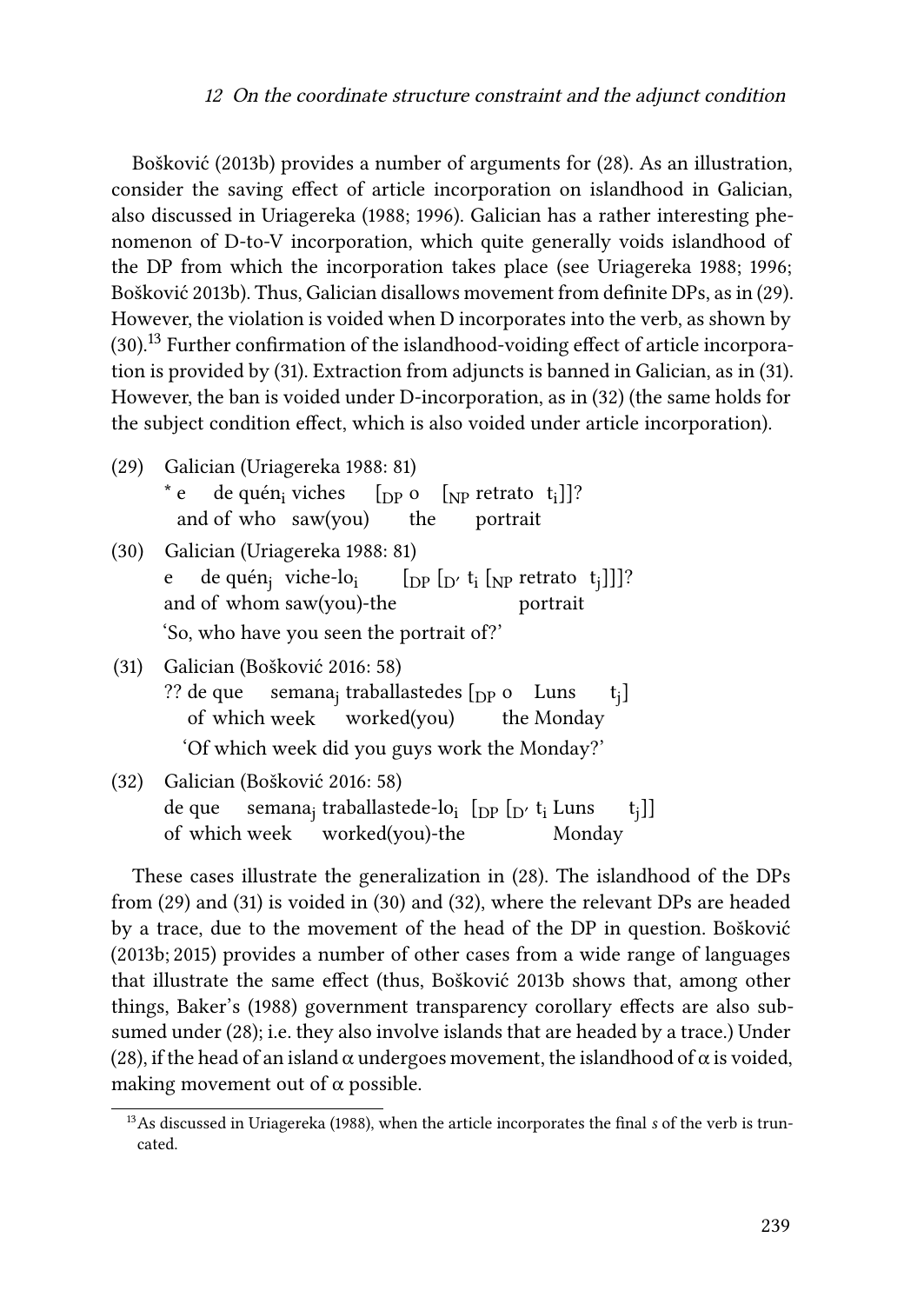#### Željko Bošković

[Bošković \(2011](#page-27-7); [2013b\)](#page-27-8) also provides an account of the effect in question, which unifies it with the rescuing effect that ellipsis has on islandhood, noted by [Ross](#page-30-12) [\(1969\)](#page-30-12)and illustrated by  $(33)$  $(33)$ .<sup>14</sup>

- <span id="page-13-0"></span>(33) a. \* She kissed a man who bit one of my friends, but Tom does not realize [ which one of my friends ]<sub>i</sub> she kissed [ **a man who bit t**<sub>i</sub> ].
	- b. She kissed a man who bit one of my friends, but Tom does not realize [ which one of my friends  $]_i$  <del>she kissed [ a man who bit t $_i$  ]</del>. ([Ross 1969](#page-30-12): 276)

The effect from([33](#page-13-0)) is standardly treated in terms of rescue by PF deletion [\(Chomsky 1972;](#page-27-10) [Merchant 2001](#page-29-12); [Lasnik 2001](#page-29-13); [Fox & Lasnik 2003;](#page-28-10) [Hornstein et al.](#page-29-14) [2003](#page-29-14); [Boeckx & Lasnik 2006](#page-27-11); [Bošković 2011](#page-27-7) among others): a \* is assigned to an island when movement crosses it. If the \* remains in the final PF representation, a violation incurs. If a later operation like ellipsis deletes the category that contains the \*-marked element, the derivation is rescued. Under the standard analysis, then, when *wh*-movement crosses the island in([33\)](#page-13-0) the island is \*-marked in both [\(33a](#page-13-0)) and([33b](#page-13-0)). Since the \*-marked element is deleted in [\(33b](#page-13-0)) the islandhood effect disappears in this example.

[Bošković \(2011](#page-27-7); [2013b](#page-27-8)) also provides a rescue-by-PF deletion account of the generalization in [\(28\)](#page-11-3), unifying([28](#page-11-3)) with the rescuing effect of ellipsis on islandhood. [Bošković](#page-27-7) argues that what is \*-marked is not the whole island, but the head of the island. This means that in e.g. [\(29](#page-12-0)), what is \*-marked is the head of the object DP. The reason for the rescuing effect of head movement in [\(30\)](#page-12-1) is that the \*-marked element in the head position of the object DP is actually a copy that is deleted under copy deletion in PF. The offending \*-marked element is thus deleted in PF in [\(30\)](#page-12-1), just as it is in([33\)](#page-13-0). The analysis quite generally captures the generalization in [\(28](#page-11-3)).<sup>15</sup> ([Bošković 2011](#page-27-7) also extends the analysis to the generalization that traces do not count as interveners([Chomsky 1995\)](#page-28-11). In the relevant cases, the \*-marked intervener is also removed under PF copy deletion, see the discussion below).

<sup>14</sup>See, however, [Abels \(2011](#page-26-1)); [Barros et al. \(2014](#page-26-2)).

<sup>&</sup>lt;sup>15</sup>The analysis predicts that head movement is not sensitive to (non-relativized minimality) islands, more precisely, that the head of an island can move out of the island since the locality violation will be rescued by deleting the copy of the moved head (the prediction holds only for the head of the island and does not hold for relativized minimality – i.e head-movement constraint – violations; see [Bošković 2013b](#page-27-8)). [Bošković \(2013b\)](#page-27-8) provides a number of cases from a variety of languages that this is indeed the case (in fact, Galician article incorporation – cf. [\(32\)](#page-12-3) –, which is also acceptable without *wh*-movement, is one such case; see also [Bošković](#page-27-8) [2013b](#page-27-8) on noun incorporation in Kinyarwanda, Chichewa, and Southern Tiwa).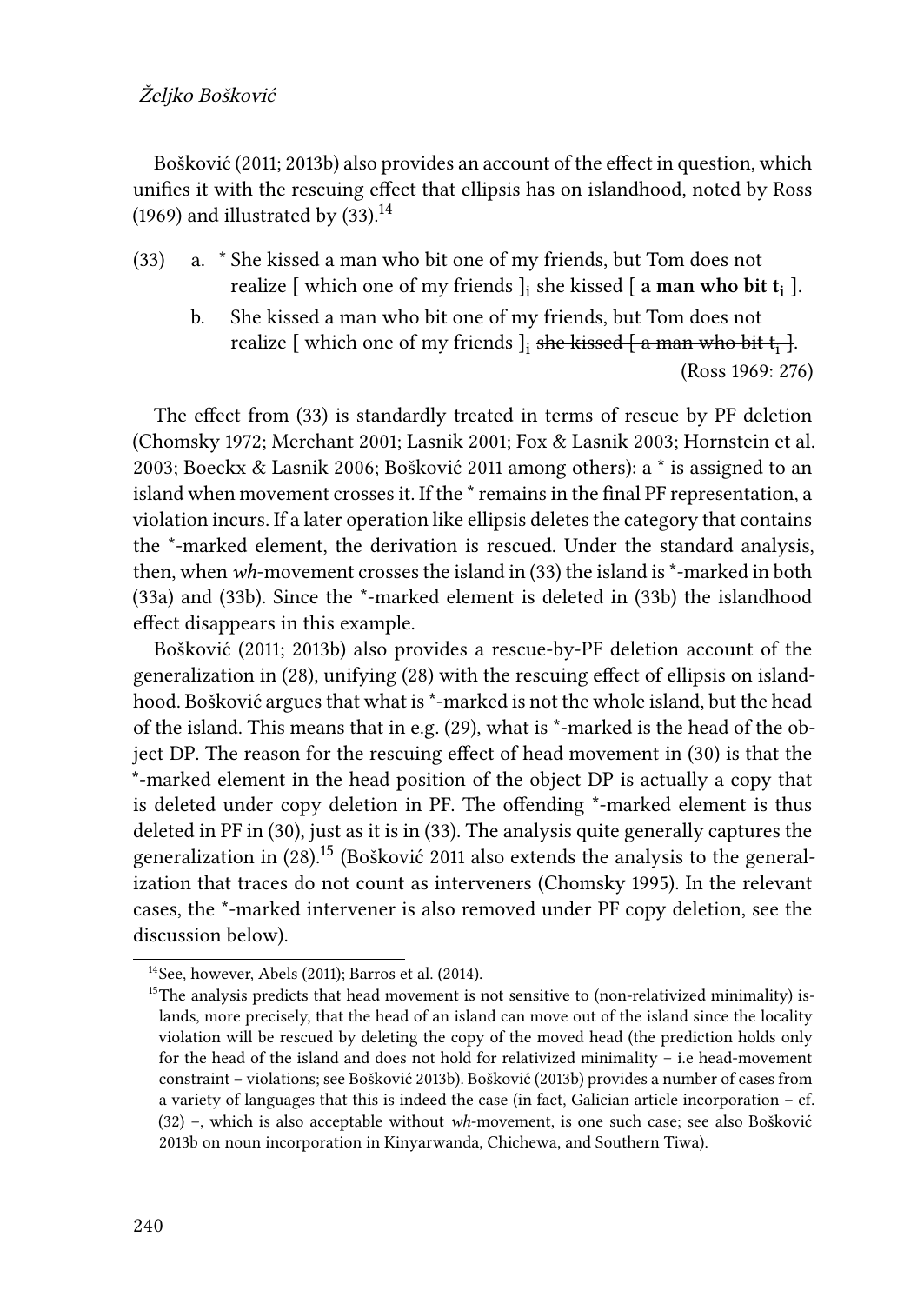#### <sup>12</sup> On the coordinate structure constraint and the adjunct condition

At any rate, what is important for our purposes is that head movement voids islandhood: if the head of an island undergoes movement, the islandhood effect disappears, making movement out of the island possible.

Returning to the potentially problematic case in [\(27](#page-11-2)), we now have a straightforward explanation why movement out of the VP, which is a conjunct hence an island under the current analysis, is allowed in this case. The reason is V-to-v movement.<sup>16</sup>Being a conjunct, the VP (i.e. the bracketed element) in ([27\)](#page-11-2) is an island. However, V-to-v movement, i.e. movement of the head of the VP, voids the islandhood of the VP, allowing movement out of this VP, as in [\(27](#page-11-2)). The grammaticality of([27\)](#page-11-2) is then just another instance of the general rescuing effect of head movement on islandhood, given in [\(28](#page-11-3)). The potential obstacle to the unification of the CSC and the AC that was raised by([27\)](#page-11-2) is thus rather straightforwardly resolved; the reason for the grammaticality of([27\)](#page-11-2) is an independent and more general effect regarding locality of movement.

The analysis does not only remove a potential problem for the unification of the CSC and the AC raised by([27\)](#page-11-2) but it also makes a prediction. Consider again [\(24–](#page-11-0)[25\)](#page-11-1). Just like in [\(25](#page-11-1)) movement of the head of the VP conjunct makes movement out of the VP possible so should movement of the head of the corresponding conjunct in([24](#page-11-0)) make movement out of this conjunct possible. The prediction can in fact be tested with respect to Galician. The issue here is whether article incorporation in Galician also improves extraction out of a conjunct. It turns out that it does. Consider [\(34–](#page-14-0)[35\)](#page-14-1) (the Galician data below are due to Juan Uriagereka, p.c.; *a* in [\(34–](#page-14-0)[35\)](#page-14-1) is a differential object marker).

<span id="page-14-0"></span>(34) Galician

\* De quén<sub>i</sub> vistedes  $\left[ \right.$  o  $\left. \right.$  amigo  $t_i$   $\left. \right]$  e-mais  $\left[ \right.$  a of who (you)saw the friend and DOM Xan yesterday Xan ] onte? intended: 'You saw [[the friend of who] and [Juan]] yesterday?'

<span id="page-14-1"></span>(35) Galician

?? De quén<sub>i</sub> vistede-lo<sub>j</sub> [ t<sub>j</sub> amigo t<sub>i</sub> ] e-mais [ a of who (you)saw-the friend and DOM Xan yesterday Xan ] onte?

[\(34\)](#page-14-0) shows that extraction out of a conjunct is not possible in Galician, i.e. conjuncts are islands. Importantly, [\(35](#page-14-1)), which involves article incorporation from the conjunct from which *wh*-movement takes place, is clearly better than([34\)](#page-14-0),

<sup>&</sup>lt;sup>16</sup>There are various proposals in the literature regarding the exact identity of the relevant head and the height of V-movement (e.g. we could be dealing here with a vP conjunct, with the verb moving to VoiceP above vP, see [Collins 2005](#page-28-12)); I simply use v for ease of exposition.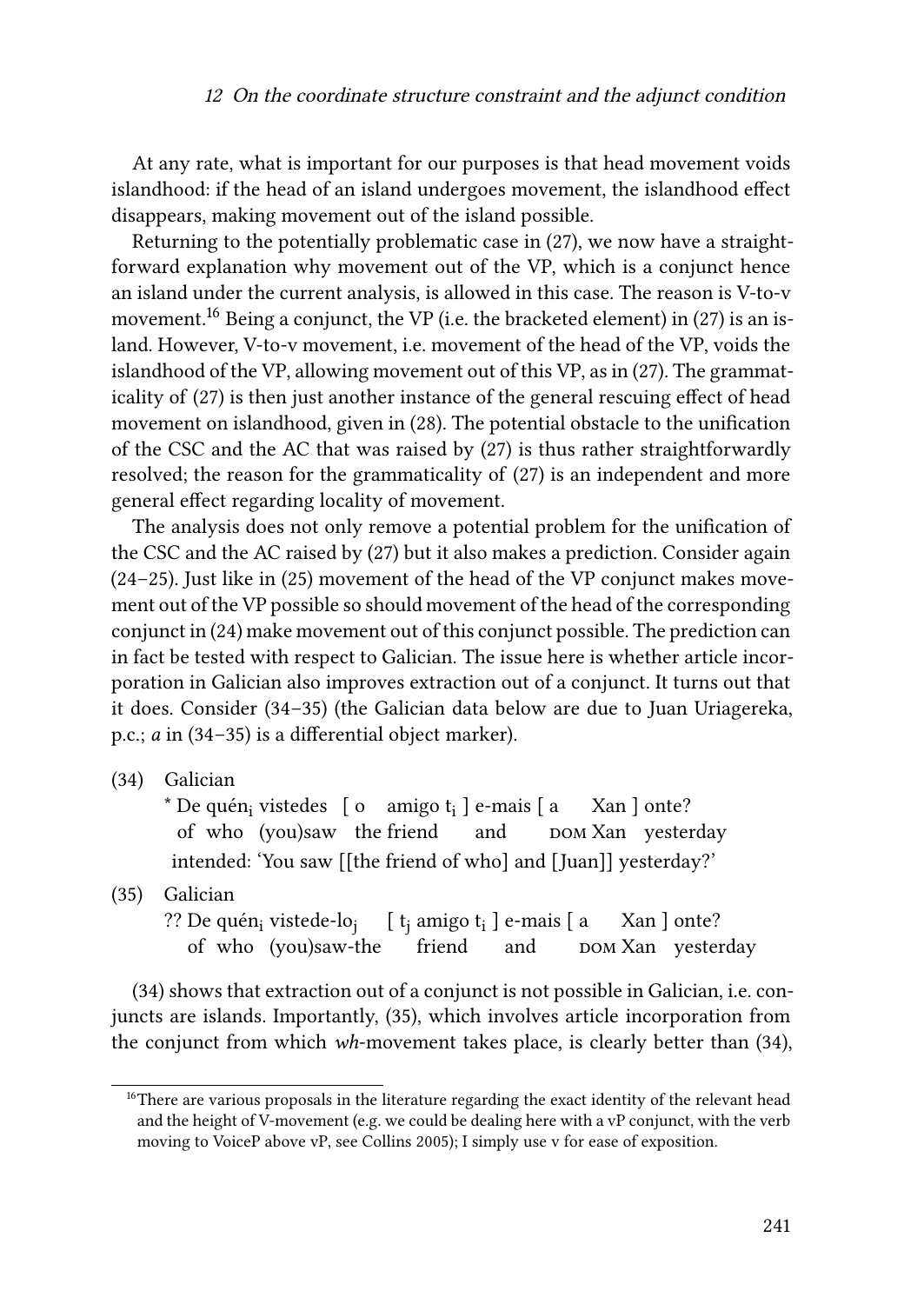which does not involve article incorporation. Article incorporation thus also improves extraction out of conjuncts.

Putting for the moment the residual awkwardness of([35\)](#page-14-1) aside, and focusing on the fact that([35\)](#page-14-1) is better than [\(34](#page-14-0)), the current analysis unifies the grammaticality of [\(27](#page-11-2)) with the improvements that article incorporation causes for *wh*-movement in([31–](#page-12-2)[32](#page-12-3)) and([34](#page-14-0)[–35](#page-14-1)). All the relevant cases involve extraction out of a conjunct where the head of the conjunct undergoes movement.

Consider now why, in contrast to([27\)](#page-11-2) and [\(32\)](#page-12-3), [\(35](#page-14-1)) is still degraded (although betterthan ([34](#page-14-0)), which is what is crucial here for our purposes).<sup>17</sup> [Oda \(2017\)](#page-29-0) capturesthe two parts of the CSC, i.e.  $(1-2)$  $(1-2)$ , by proposing that both individual conjuncts and ConjP are islands. What this entails for our purposes is that with extraction out of a conjunct, what is \*-marked is the head of the conjunct itself, as well as the head of ConjP (given that what is \*-marked is the head of an island). In [\(34\)](#page-14-0), both \*-marked heads survive into PF, hence the strong unacceptability of the construction. On the other hand, in [\(35](#page-14-1)), the \*-marked head of the conjunct is removed in PF through copy-deletion. However, the \*-marked head of ConjP is still present in PF. I suggest that this is the reason for the residual awkwardness of [\(35](#page-14-1)). Article-incorporation voids the islandhood of the conjunct itself, by turning its head into a trace (i.e. a copy that is deleted in PF). However, it does not affect the islandhood of ConjP. The analysis thus captures the contrast between([34](#page-14-0)) and([35\)](#page-14-1), as well as the fact that [\(35](#page-14-1)) itself is still degraded.

What about([27](#page-11-2)) and [\(32\)](#page-12-3), which involve traditional adjunction? I suggest that what is important here is that the ConjP head in these examples is phonologically null. In this respect, the head of ConjP in([27](#page-11-2)) and([32](#page-12-3)) in fact does not differ from thehead of the first conjunct in  $(27)$  $(27)$  and the second conjunct in  $(32)$  – in all these cases the relevant head is phonologically null. Now, it is standardly assumed that intervening heads block head movement (see e.g. [Roberts 2010](#page-30-13)). There is an additional implicit assumption here: in all the cases that are traditionally given as an illustration of this effect the blocking head is overt. This is in fact reminiscent of another standard assumption, noted briefly above, that traces do not count as interveners.<sup>18</sup> What traces and null heads have in common is that they are both

 $17(32)$  $17(32)$  $17(32)$  is actually slightly awkward (meriting at most ?). The proposal below will not explain the residual awkwardness of [\(32\)](#page-12-3), which I leave open here (also putting it aside below), merely noting that there may be a weak intervention effect associated with phrasal movement from the second conjunct crossing the first conjunct, also a phrase [\(32](#page-12-3) is in fact fully acceptable if it involves only head-movement/article incorporation, see [Bošković 2013b\)](#page-27-8); in this respect compare also ([35\)](#page-14-1) with ([39](#page-18-0)) below and note that [\(26b](#page-11-4)) is worse than([26](#page-11-4)a); for discussion of the effect in question, which I put aside here, see [Bošković \(2020\)](#page-27-2), who also shows that the effect is selective in that it depends on labeling (so it does not arise in all relevant contexts).

<sup>&</sup>lt;sup>18</sup>Notice that there is no conflict between the assumption that traces do not count as interveners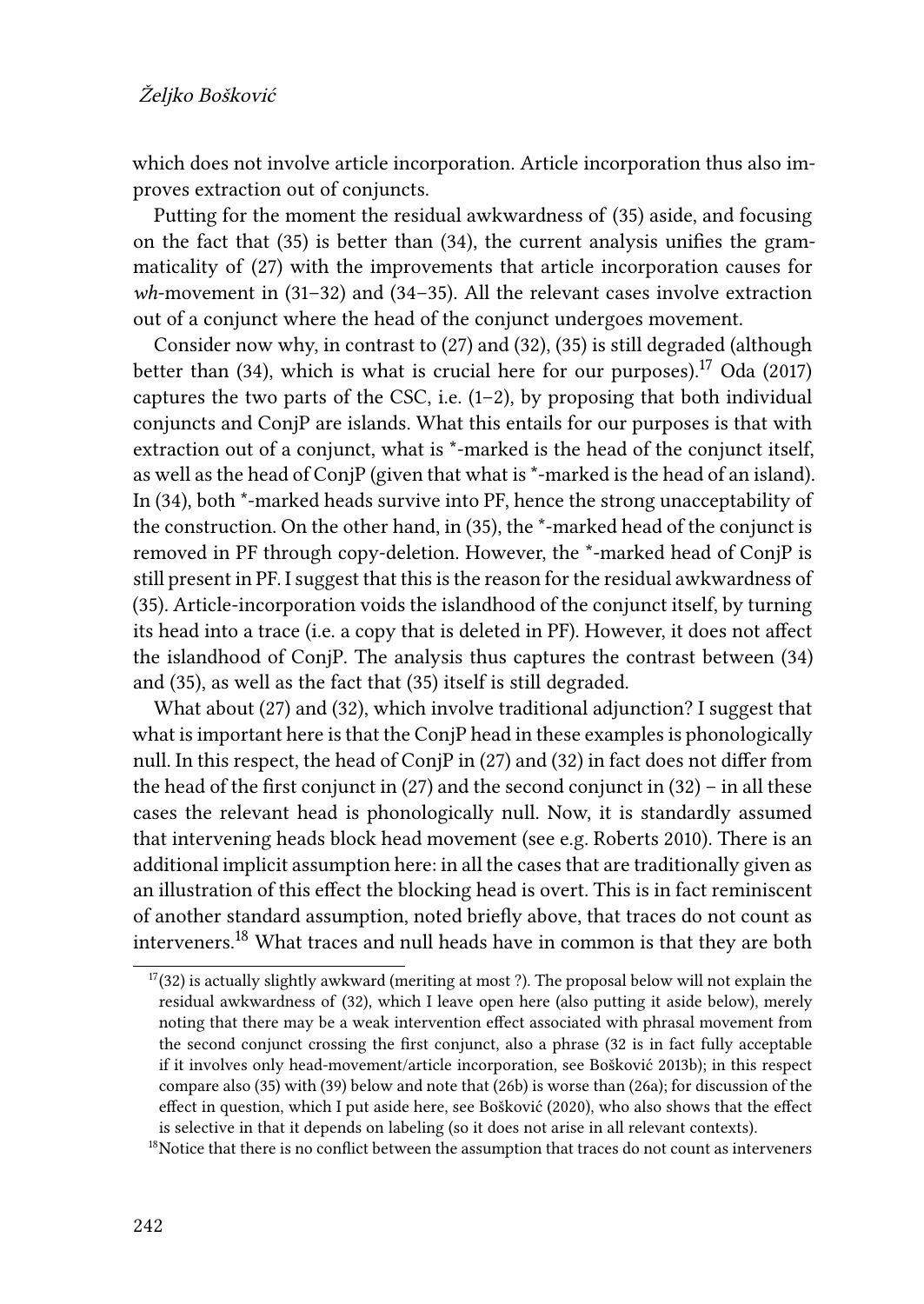phonologically null; this means that null elements do not count as interveners. [Bošković \(2011\)](#page-27-7) in fact provides a rescue by PF deletion account of the trace case that can be generalized to the null head case. [Bošković \(2011\)](#page-27-7) argues that with intervention effects, what is \*-marked is the intervener itself. With traces, the intervener is deleted in PF, which voids the intervention effect. Another way to look at this is that the locality effect is voided if the \*-marked element is not realized (i.e. pronounced) in PF, i.e. a \* induces a violation in PF only if it is PF realized, i.e. if it is present on a PF-realized element.<sup>19</sup>

There is independent evidence for the above account of([27\)](#page-11-2), where the reason why([27\)](#page-11-2) does not display the CSC effect, although adjunction is treated as coordination, is that the ConjP head is phonologically null here. [Progovac \(1998;](#page-30-4) [1999\)](#page-30-3), who also argues for a unified analysis of coordination and traditional adjunction based on the coordination analysis of the latter, observes that in some cases the ConjP head can in fact be overt with traditional adjunction based on examples like [\(36](#page-16-0)). Importantly, extraction out of the VP conjunct is degraded in such cases: [\(37](#page-16-1)a,b) are worse than [\(27](#page-11-2)). This is exactly what is expected: since the \*-marked head of ConjP is phonologically realized in [\(37](#page-16-1)a,b), in contrast to([27\)](#page-11-2), examples([37](#page-16-1)a,b) are degraded, in contrast to [\(27](#page-11-2)).

- <span id="page-16-0"></span>(36) a. Mary read his paper, and quickly.
	- b. John read the book, and avidly.
- <span id="page-16-1"></span>(37) a. ?? What did Mary read, and quickly?
	- b. ?? What did John read, and avidly?

We now have all we need to account for the full paradigm under consideration. In([27\)](#page-11-2) and([32\)](#page-12-3), both the islandhood of the relevant individual conjuncts and the islandhood of ConjP is voided since both the head of the relevant conjuncts and the head of ConjP are phonologically null. On the other hand, in [\(35](#page-14-1)), only the head of the conjunct is null, which means that the islandhood of the conjunct, but not the islandhood of ConjP, is voided here. Notice also that [\(34\)](#page-14-0) is worse than [\(31](#page-12-2)), which is also captured under the current analysis.([34](#page-14-0)) in a sense involves two violations, since the heads of both islands, the relevant conjunct and ConjP,

for extraction and the blocking effect of *wh*-traces on *wanna*-contraction. Under multiple spellout (see [Uriagereka 1999;](#page-31-8) [Epstein 1999](#page-28-13); [Chomsky 2000](#page-28-14); [2001](#page-28-15) among many others), it is not a *wh*-trace but the *wh*-phrase itself that blocks *wanna*-contraction (see [Bošković 2013a,](#page-27-12) where it is shown that this kind of approach also captures the traditional claim that NP-traces do not block contraction; traces actually never block contraction, only heads of chains do under a multiple spell-out analysis).

<sup>&</sup>lt;sup>19</sup>Though see below for a potential alternative.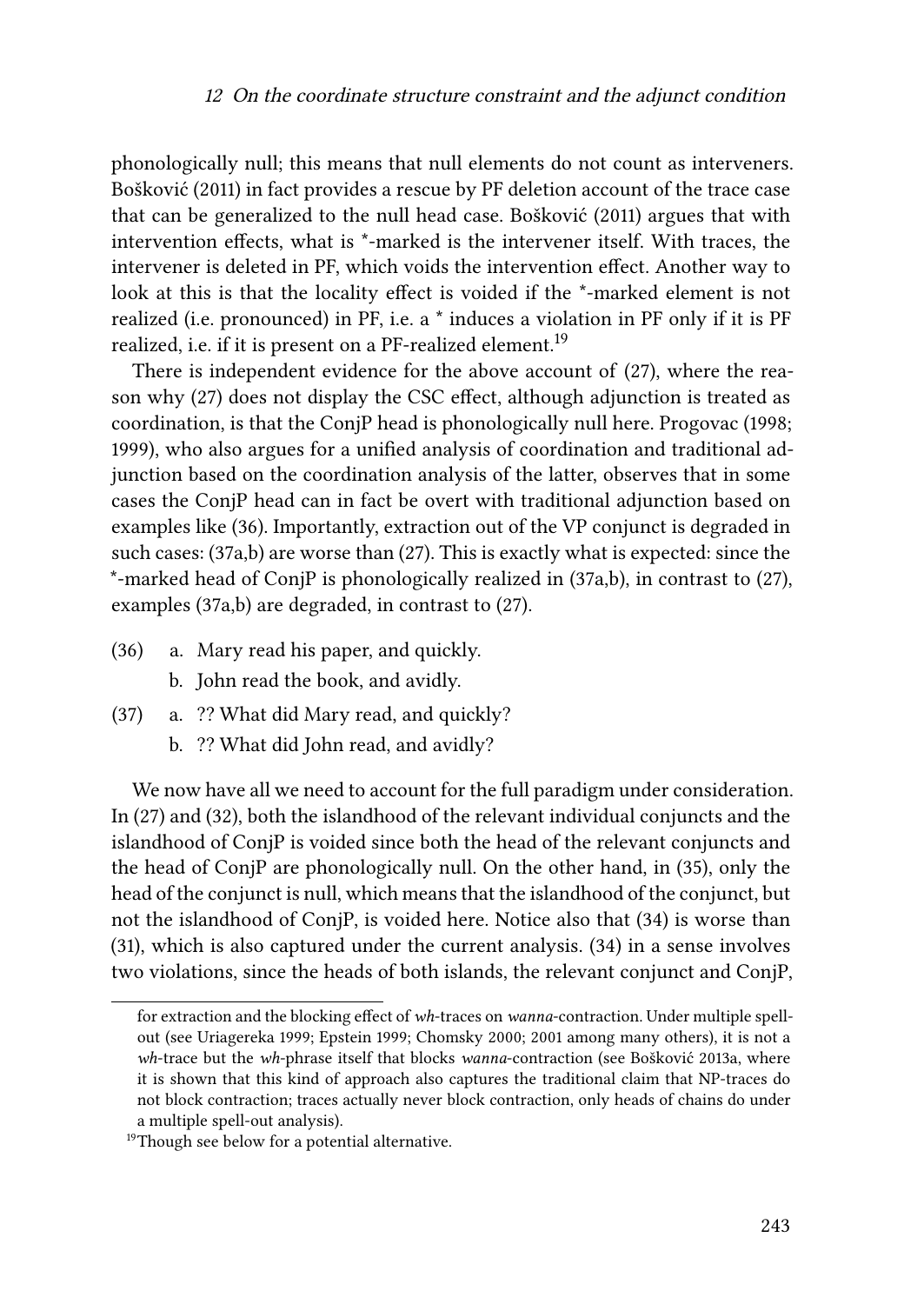are phonologically overt. On the other hand, in([31\)](#page-12-2) only the former is phonologically overt: the islandhood of ConjP is voided here since the head of ConjP itself is phonologically null. Furthermore, notice that standard CSC violations like([26](#page-11-4)a) are worse than traditional adjunction cases with an overt conjunction like [\(37\)](#page-16-1). This is also expected and can be accounted for on a par with the contrast between([31\)](#page-12-2) and([34\)](#page-14-0): [\(26a](#page-11-4)) involves two island violations since both the head of the conjunct island and the head of ConjP are overt while in([37](#page-16-1)) only the head of ConjP is overt. The proposed analysis thus captures the full paradigm in  $(26-27, 12)$  $(26-27, 12)$  $(26-27, 12)$ [31](#page-12-2)[–32,](#page-12-3) [34–](#page-14-0)[35,](#page-14-1) and [37\)](#page-16-1): it captures the fact that [\(27](#page-11-2)) and([32\)](#page-12-3) are better than the rest of this paradigm, the contrast between [\(34](#page-14-0)) and [\(35](#page-14-1)) as well as the fact that [\(35](#page-14-1)) is still degraded, and the fact that [\(34\)](#page-14-0) is more strongly degraded than [\(31](#page-12-2)) andthat  $(26)$  is more strongly degraded than  $(37)$  $(37)$ <sup>20</sup>

What is particularly important for our purposes is that the current analysis unifies the grammaticality of([27\)](#page-11-2) and the improvement that article incorporation causes in([34–](#page-14-0)[35\)](#page-14-1). In both cases we are dealing with extraction out of a conjunct where the head of the conjunct undergoes movement, voiding the islandhood of the conjunct. The grammaticality of [\(27](#page-11-2)) then turns out not only not to be a problem for the unified CSC/AC analysis, but it in fact has its counterpart with the traditional CSC, thus providing an argument for the unified analysis. In other words, we are dealing here with another case where movement out of a conjunct is exceptionally allowed, which also extends to traditional adjunction. In fact, the effect holds not only for what under the traditional view would be considered to be the "host" of adjunction, i.e. the VP in([25\)](#page-11-1), but also for the traditional adjunct itself. As shown in([31–](#page-12-2)[32\)](#page-12-3), the islandhood of extraction out of adjuncts is also voided under movement of the adjunct head. I conclude therefore that what appeared here to be a difference between the CSC and the AC is in fact another case where the two behave in the same way, which can be added to the cases discussed in [§3](#page-5-1): both the CSC and the AC effect are voided under head movement of the head of the conjunct/adjunct.

There is still one missing piece needed to complete the paradigm regarding the rescuing effect of head movement on extraction from conjuncts. Returning to([24](#page-11-0)[–25](#page-11-1)), we have seen that head movement rescues extraction out of both conjuncts in the traditional adjunction case in [\(25](#page-11-1)), i.e. it makes extraction out of both VP and the traditional adjunct possible. Regarding([24\)](#page-11-0), we have seen

 $^{20}$ One issue that I will put aside here is whether extraction out of all conjuncts can be saved by movement of the conjunct head. What is important for us is that this is in principle possible, hence needs to be allowed. Whether there are factors that constrain the effect in question will be left for future research (see [Bošković 2017](#page-27-3), where it is argued that the status of a conjunct with respect to phasehood matters here; for relevant discussion see also [Bošković 2020](#page-27-2)).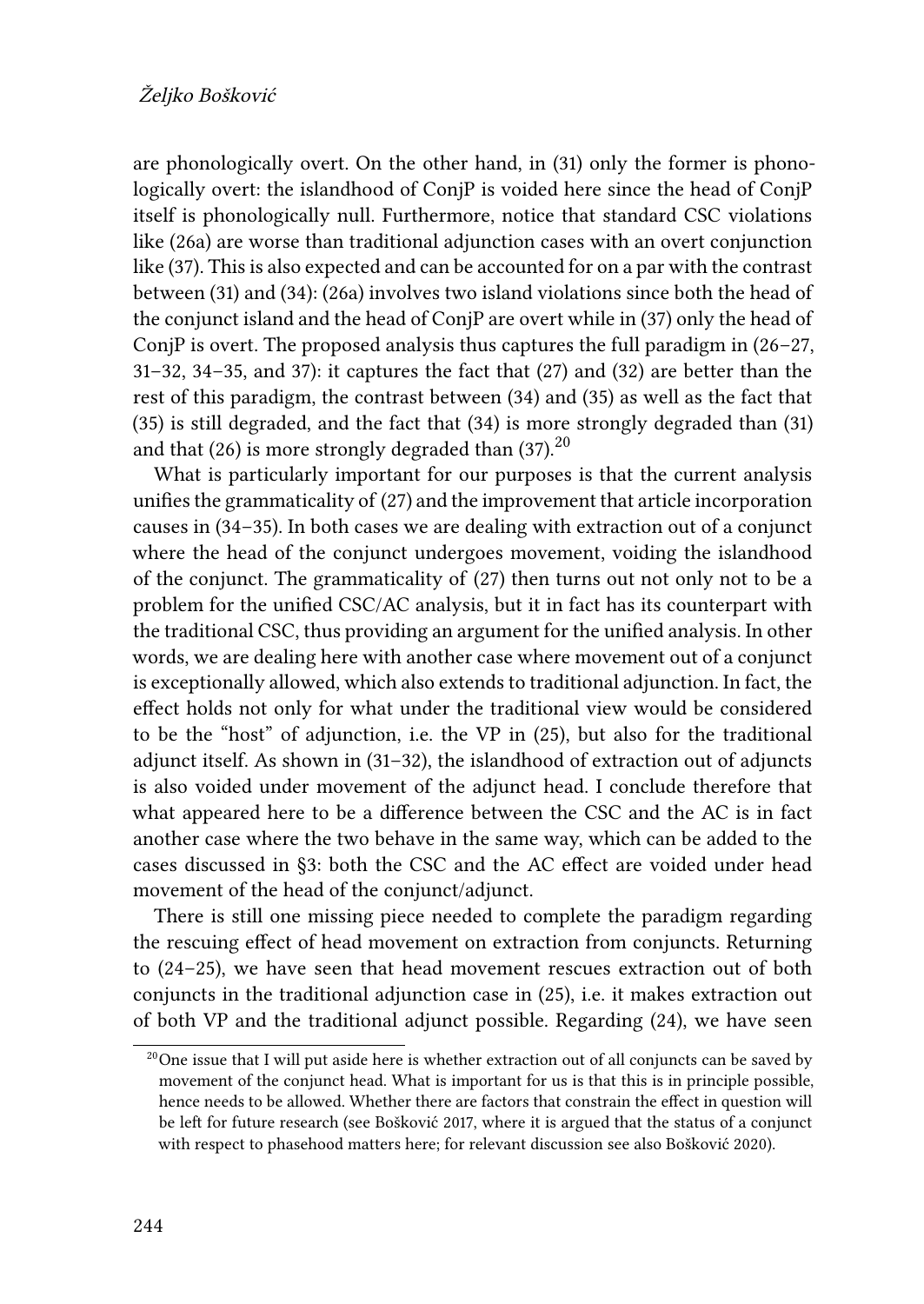that head movement of the head of the conjunct makes extraction out of the first conjunct possible. The remaining piece of the puzzle concerns extraction out of the second conjunct in([24](#page-11-0)). Does head movement of the head of that conjunct make extraction out of it possible? We have confirmed the rescuing effect of head movement on extraction out of a conjunct regarding the first conjunct in [\(24\)](#page-11-0) with article incorporation in Galician. Does the effect also hold for extraction from the second conjunct? In fact, it does. Conjunction *e mais* in Galician can host article incorporation. Crucially, extraction out of the second conjunct is worse in [\(38](#page-18-1)) than in([39\)](#page-18-0), the difference here being that the article head of the second conjunct, from which *wh*-extraction takes place, undergoes incorporation only in([39](#page-18-0)). (Not surprisingly given the above discussion, while better than([38\)](#page-18-1),([39\)](#page-18-0) is still degraded.)

<span id="page-18-1"></span>(38) Galician

\* De qué cidade<sub>i</sub> vistedes um retrato de Diego e mais [ a of what city (you)saw a portrait of Diego and the paisaxe t<sub>i</sub>]? landscape

<span id="page-18-0"></span>(39) Galician

??? De qué ) cidade<sub>i</sub> vistedes um retrato de Diego e-mai-la<sub>j</sub> [t<sub>j</sub> of what city (you)saw a portrait of Diego and-the paisaxe t<sub>i</sub>]? landscape

I will conclude the discussion in this section with an example which can be analyzed in several ways within the approach argued for here. The example is given in [\(40\)](#page-18-2).

<span id="page-18-2"></span>(40)  $\star$  What<sub>i</sub> did you see [pictures of t<sub>i</sub>] and paintings of Storrs?

The conjunct from which extraction takes place in [\(40\)](#page-18-2) is most often assumed to be a DP, headed by a null D. Given the grammaticality status of [\(40\)](#page-18-2), here we do want the \*-marking on the head of the conjunct to contribute to the ungrammaticality of the example.

There are several possibilities here. One possibility is that the conjunct is actually smaller than DP, with the noun located in (possibly moving to) the head position of the conjunct. Nothing special would then need to be said about such cases.

If the conjunct is a DP, with the noun located lower than D, we could assume that this is actually a D that is deleted in PF, with PF D-deletion either not yet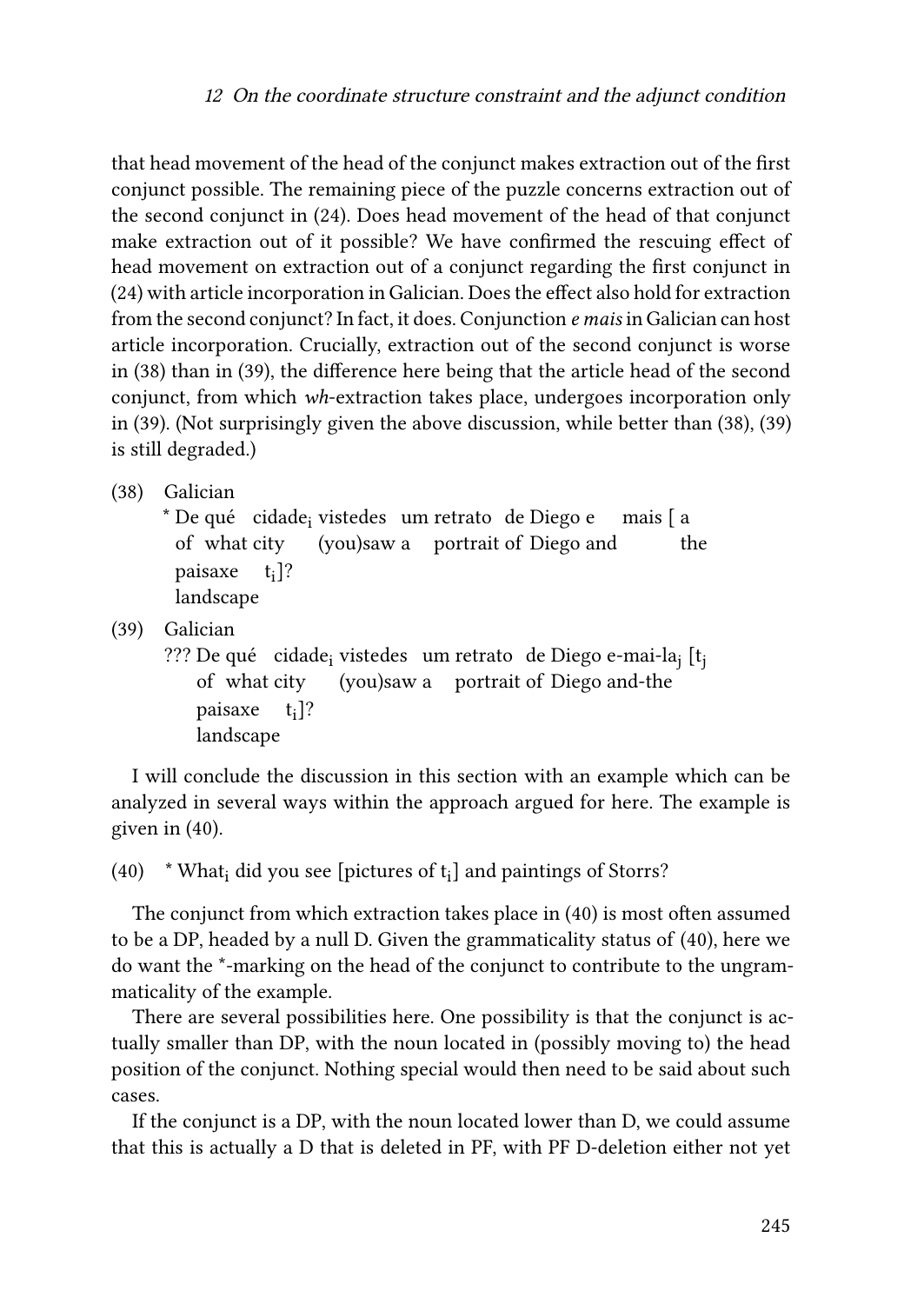having taken place at the point when \*-marking is checked, or with \*-marking interfering with the required D deletion here. However, what may be relevant here is that DP is a phase, in contrast to ConjP (see [Bošković 2017](#page-27-3) for relevant discussion). In light of this, it is possible that, as suggested above, \*-marking on null heads never matters (i.e. it does not induce a PF violation) but that \*-marked heads are unable to send their complement to spell-out. The standard assumption is that phasal heads send their complement to spell-out *after* all their uninterpretable features are checked; under the suggestion made here \*-marking has a similar effect to uninterpretable features in that it prevents spell-out. As a result, the \*-marked null D in([40](#page-18-2)) would not be able to send its complement to spell-out.<sup>21</sup>

There is another possibility here. Assume a framework like Distributed Morphology, where phonological features are inserted in PF to essentially lexicalize appropriate feature matrices. As argued in [Progovac \(1998](#page-30-4); [1999\)](#page-30-3) and discussed briefly in [§6](#page-24-0) (see footnote [27](#page-24-0)), the reason why  $\mathrm{Conj}^0$  is typically not lexicalized with traditional adjunction is the *avoid overt conjunction principle*, which works in a similar way as [Chomsky'](#page-28-16)s (1981) avoid pronoun principle. We can then assume that in the relevant situations (see §[6](#page-24-0) for why this happens with traditional adjunction), the feature matrix of the conjunction head (or the pronoun in the cases where the avoid pronoun principle is relevant, see [Holmberg 2005](#page-28-17)) is deleted, as a result of which phonological features cannot be inserted. This is not the case with the null D in([40](#page-18-2)). The feature matrix of this null D simply does not correspond to any phonological features (in contrast to the conjunction head, where, unless the relevant feature matrix is deleted, phonological features would be inserted): there is no deletion of the feature matrix here that would prevent phonological feature insertion. Under this analysis, the difference between the null Conj head in examples like([27\)](#page-11-2) and the null D in examples like [\(40\)](#page-18-2) with respect to \*-marking is treated in the same way as the difference between the article and its trace in Galician examples like [\(29–](#page-12-0)[30](#page-12-1)): In all these cases the relevant

<sup>&</sup>lt;sup>21</sup>I assume that spell-out must take place for each phasal level, which means that we do have a violation here. Notice also that there is still a difference here with the Galician case in ([30](#page-12-1)), where the \*-marked element in D is deleted under copy deletion. Under the analysis under consideration, the spell-out for the DP phase in [\(30\)](#page-12-1) would be triggered only after D-incorporation (with copy deletion appropriately ordered), which is in fact in line with [Chomsky](#page-28-15)'s (2001) proposal that the spell-out for phase XP is triggered by a higher phase head. (Note also that, as argued in [Bošković 2015](#page-27-0), D-incorporation is driven by an uninterpretable feature of D, which means that D anyway could not trigger spell-out before it moves.) It should, however, be noted that under the approach to phases in [Bošković \(2015\)](#page-27-0), D-incorporation voids the phasehood of the DP from which it takes place, so that the issue of DP-phase spell-out would not even arise in this case.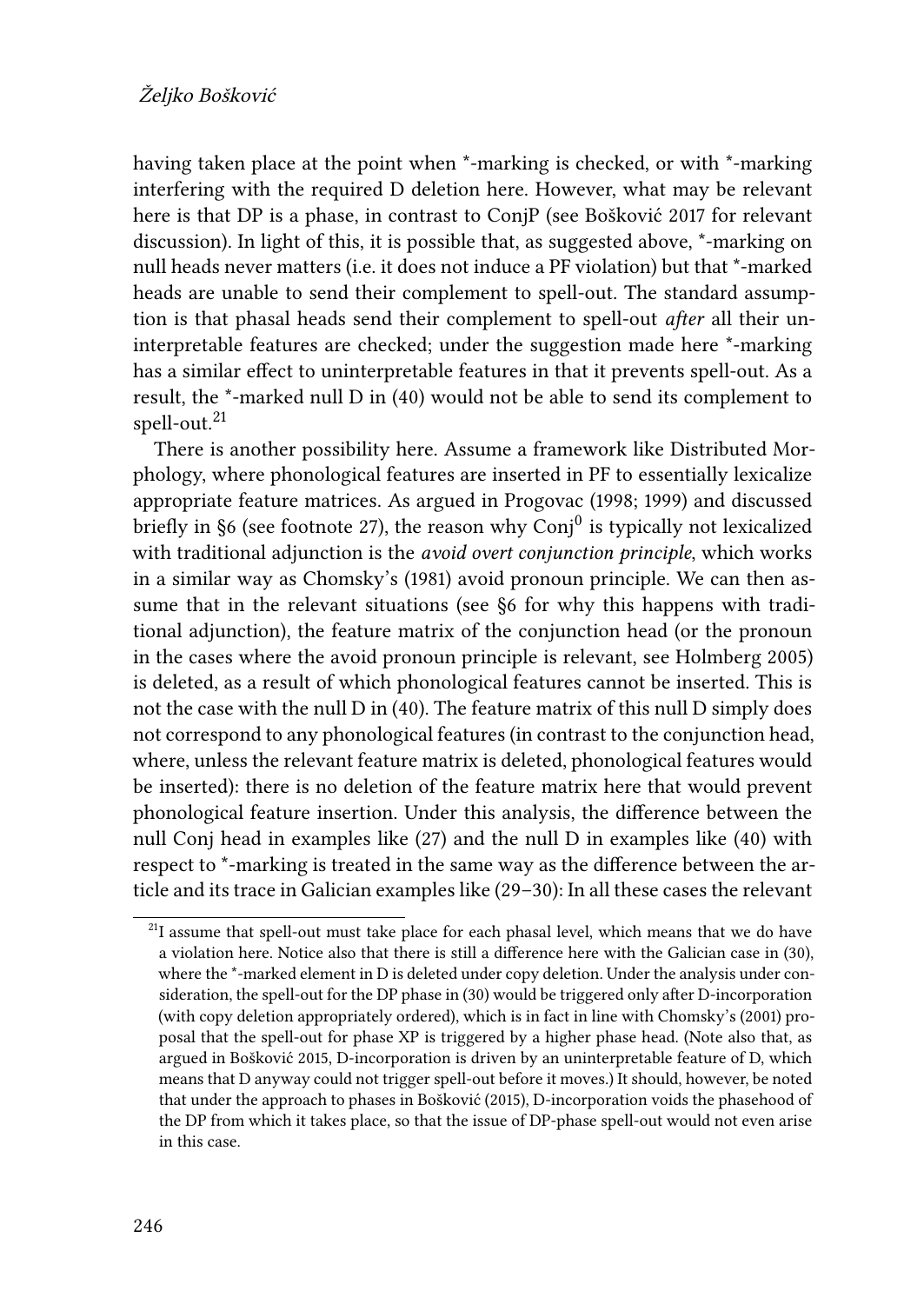head is \*-marked due to extraction out of a conjunct, conjuncts being islands. The \*-marked head is then deleted in([30](#page-12-1)) (due to copy deletion) and [\(27](#page-11-2)) (due to the avoid overt conjunction principle, which works on a par with the avoid pronoun principle). On the other hand, the \*-marked head is not deleted in examples like [\(29](#page-12-0)) and [\(40](#page-18-2)). Notice that under this analysis, \*-marking on elements which are not realized (i.e. pronounced) in PF would not actually be ignored.<sup>22</sup>

At any rate, I leave teasing apart the analyses of([40\)](#page-18-2) suggested above for future research and continue to assume below that a \* induces a violation in PF only if it is present on a PF realized element.<sup>23</sup>

### <span id="page-20-0"></span>**5 On extraction of conjuncts/adjuncts**

As noted at the outset, the discussion in this paper is limited to islandhood of conjuncts and adjuncts, i.e. extraction out of conjuncts/adjuncts; it does not deal with extraction of conjuncts/adjuncts. As discussed in [§1](#page-0-0), while the CSC was traditionally assumed to hold both for extraction out of conjuncts and for extraction of conjuncts, this view is quite clearly wrong, since there are languages that productively allow extraction of conjuncts but still disallow extraction out of conjuncts. This is the reason why I have put the discussion of extraction of conjuncts, i.e.([2\)](#page-1-1), aside above. In this section, I will, however, make some brief remarks on extraction of conjuncts, i.e. the status of([2](#page-1-1)), the reason being that the rescue-by-PF deletion mechanism, which I have appealed to above, turns out to be relevant to([2\)](#page-1-1), as was in fact explicitly argued in [Stjepanović \(2014\)](#page-30-0) and [Oda \(2017\).](#page-29-0)

Notice first that the CSC is not completely divorced from the AC even when it comes to [\(2](#page-1-1)), i.e. extraction of the conjunct/adjunct. Both are in principle possible, but there is a productivity difference here in that extraction of adjuncts is more readily available crosslinguistically than extraction of conjuncts. In this respect, we have the following situation: there are languages like Japanese and SC that in principle allow both extraction of conjuncts and extraction of adjuncts; there are languages like English that allow extraction of adjuncts but not extraction of conjuncts. I am, however, not aware of any languages that would allow extraction of conjuncts but not extraction of adjuncts. In other words, we have a small implicational hierarchy here, where the possibility of extraction of adjuncts entails the possibility of extraction of conjuncts. It turns out that there is a way of

 $22$ For an argument that it should not be, see [Bošković \(2011\).](#page-27-7)

 $23$ The discussion below can be easily adjusted to the last account of ([40\)](#page-18-2) suggested above, if it turns out to be the most appropriate one.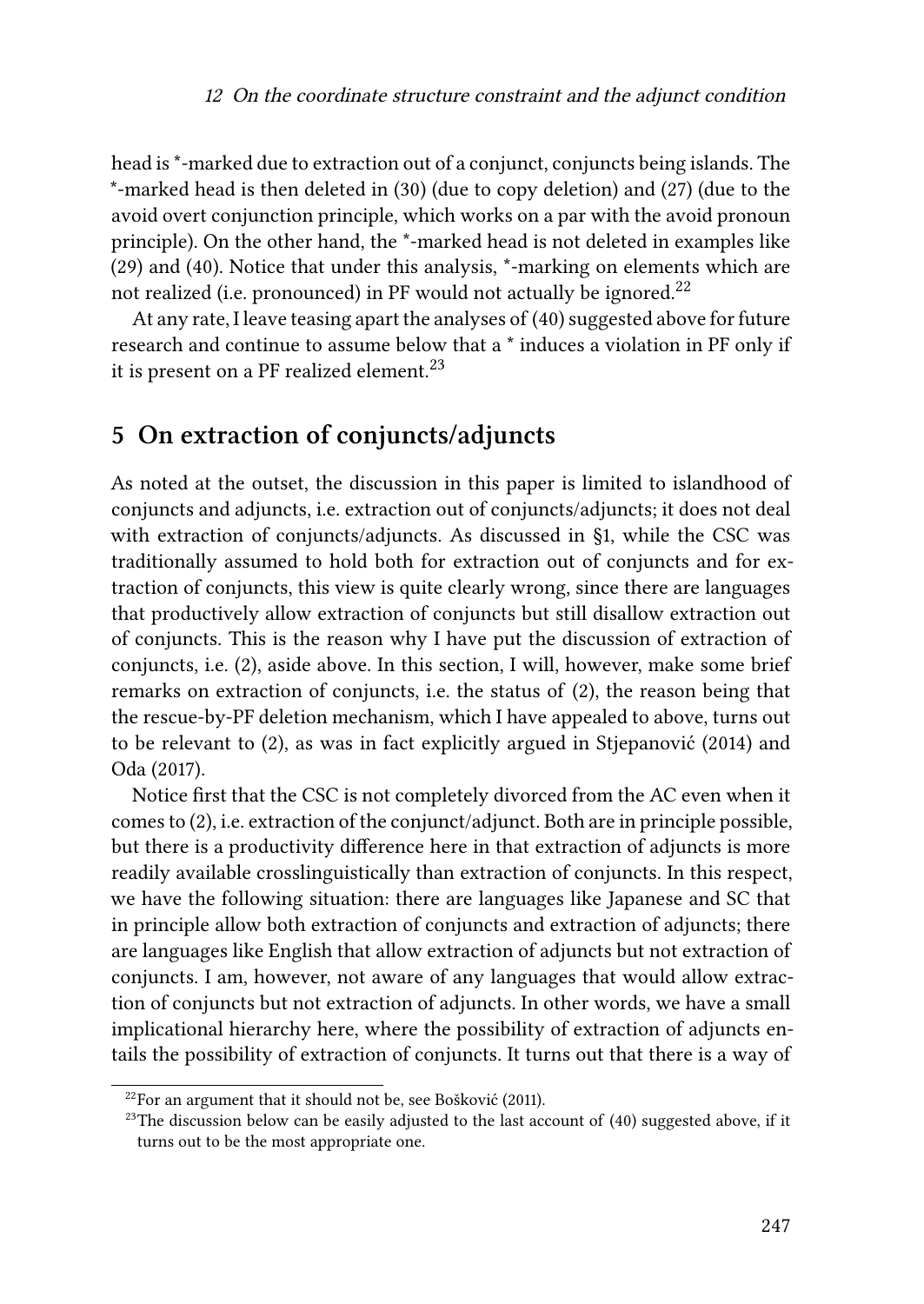making sense of this state of affairs under the rescue-by-PF deletion approach discussed above.

Recall that [Oda \(2017\)](#page-29-0) argues that both individual conjuncts and ConjP are islands. When it comes to extraction of conjuncts themselves, i.e.([2\)](#page-1-1), what is relevant is the islandhood of ConjP: the island that is crossed when a conjunct is extracted is ConjP. This means that what is \*-marked when a conjunct is extracted is the head of ConjP (given that what is \*-marked is the head of an island).

Importantly, in languages where extraction of a conjunct is allowed, it has been shown that the ConjP head is a clitic that undergoes movement. In other words, the head of ConjP is a trace. This immediately makes([28](#page-11-3)) relevant here: the cliticization voids the islandhood of ConjP, making extraction of a conjunct possible. In fact, [Oda \(2017\)](#page-29-0) and [Stjepanović \(2014\)](#page-30-0) argue for exactly this account of the exceptional possibility of extraction of conjuncts in Japanese and SC. In both languages the conjunction head is a clitic, which [Oda](#page-29-0) and [Stjepanović](#page-30-0) argue undergoes movement. In Japanese, the conjunction is an enclitic and in SC it is a proclitic. In Japanese([41\)](#page-21-0), the conjunction cliticizes to the first conjunct and is in fact carried along under the movement of the first conjunct, which quite conclusively shows that the conjunction head does not remain in its in situ position.

- <span id="page-21-0"></span>(41) Japanese([Oda 2017](#page-29-0))
	- a. ? Kyoodai<sub>i</sub>-to Kyoto.University-and she-top kanojo-wa [ t<sub>i</sub> Toodai ]-ni Tokyo.University-DAT akogareteiru. admire 'She admires Kyoto University and Tokyo University.' b. (?) Nani<sub>i</sub>-to Taro-ga [t<sub>i</sub> mizu]-o katta no? what-and Taro-nom water-acc bought q? literally 'What did Taro buy and water?'

In fact, as discussed in [Oda \(2017\),](#page-29-0) in all languages where extraction of a conjunct is possible the conjunction head is a clitic that undergoes movement.<sup>24</sup>

 $24$ As discussed in [Stjepanović \(2014\)](#page-30-0), in SC the conjunction procliticizes to the second conjunct, which makes movement of the first conjunct, as in (i-a), possible. (See [Stjepanović 2014](#page-30-0) for details of the derivation, which also involves ConjP-internal movement of the second conjunct prior to the procliticization of the conjunction to it. [Stjepanović](#page-30-0) shows that the process in question quite generally applies to SC proclitics; thus, she shows, following [Bošković 2013b](#page-27-8) and [Talić 2014,](#page-31-5) that the proclitic preposition in (i-b) procliticizes to the AP (and is carried along under further movement of the AP, as in (i-c)), with [Talić](#page-31-5)'s (2014) prosodic arguments for procliticization in terms of syntactic movement of the preposition in (i-b) extending to the conjunction in (i-a).)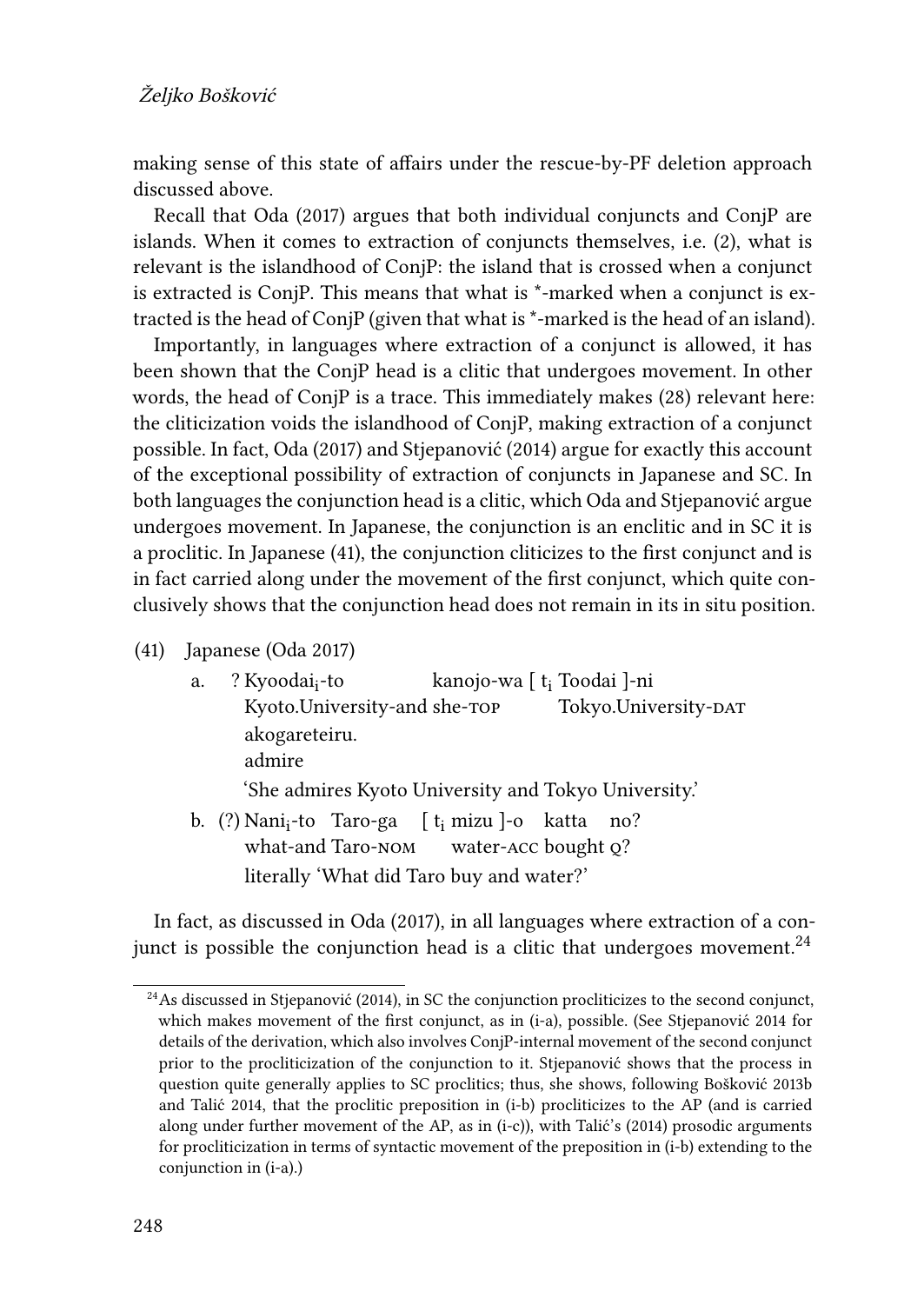The possibility of conjunct extraction can then be rather straightforwardly accounted for under [\(28\)](#page-11-3), i.e. in terms of a rescue-by-PF deletion analysis (see [Oda](#page-29-0) [2017](#page-29-0); [Stjepanović 2014\)](#page-30-0).

As discussed above, with extraction of conjuncts, ConjP functions as an island. This means that what is \*-marked when such extraction takes place is the head of ConjP. In Japanese, where the conjunction head undergoes movement, the islandhood effect is voided since the \*-marked element is deleted in PF (under copy deletion). The analysis thus unifies acceptable CSC-2 violations like([41\)](#page-21-0) with other acceptable island violations in([30](#page-12-1)) and([32\)](#page-12-3), all of which are instances of the generalization in([28\)](#page-11-3), which is, as discussed above, unified with the rescuing effect of ellipsis on locality violations, i.e. cases like [\(33](#page-13-0)), in terms of the rescue-by-PF deletion mechanism.

Recall now the observation made above regarding the availability of extraction of traditional conjuncts and traditional adjuncts, both of which involve extraction of conjuncts under the current analysis: extraction of traditional adjuncts is much more generally available than extraction of traditional conjuncts. The mechanism of rescue-by-PF deletion provides a straightforward account of why this is the case. The above discussion has indicated that extraction of a traditional conjunct is possible only if the head of ConjP is phonologically null, which we have seen can be captured by the mechanism of rescue-by-PF deletion. Turning to adjunct extraction, under the current analysis adjuncts are conjuncts, with ConjP headed by a null head present in the structure. But this is exactly when extraction of a conjunct is possible even with traditional coordination: when the head of ConjP is phonologically null. True, the reason for this is different (in one case the head is phonologically null as a result of PF copy deletion and in the other case it is null to start with), but that does not matter under the approach

- a. ?Knjige<sub>i</sub> je Marko [ t<sub>i</sub> i books is Marko and movies bought filmove ] kupio. 'Marko bought books and movies.'
- b. On je ušao he is entered in big u veliku sobu. room 'He entered a big room.'
- c. U veliku je ušao sobu.

<span id="page-22-0"></span>It may also be worth noting here that the clitichood of the conjunction may not be the only requirement for the possibility of a CSC-2 violation. [Oda](#page-29-0) notes that all the languages that he observes can violate CSC-2 lack articles, which may suggest that such violations may be possible only in NP languages under [Bošković](#page-27-13)'s([2008;](#page-27-13) [2012\)](#page-27-5) analysis, where languages without articles lack DP (for an account along these lines, see [Bošković 2017\)](#page-27-3).

<sup>(</sup>i) Serbo-Croatian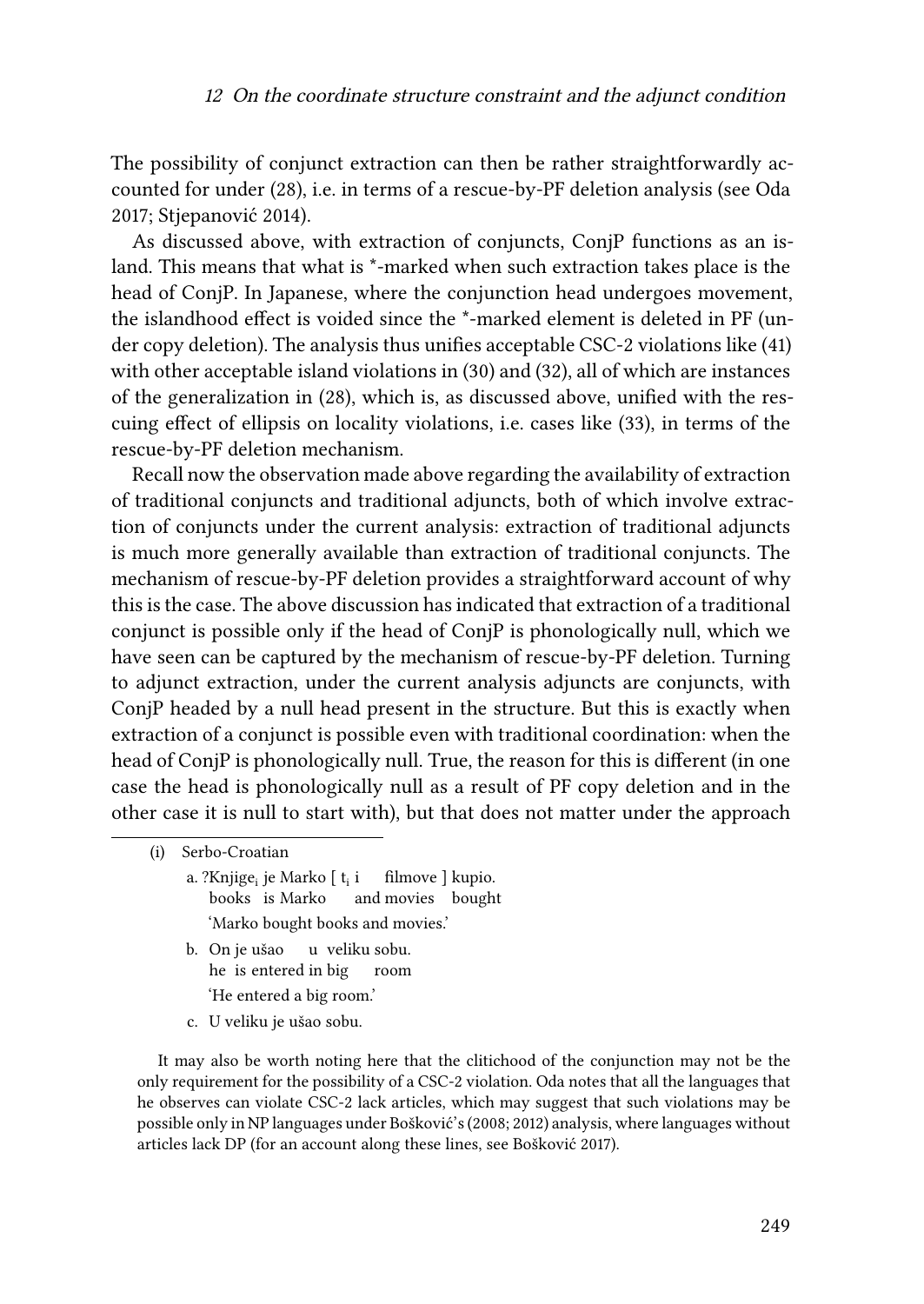to rescue by PF deletion discussed above. The reason why the conjunct (a traditional adjunct) in [\(42\)](#page-23-0) is then able to undergo movement is the same as the reason why the conjunct in([41\)](#page-21-0) (a traditional conjunct) is able to undergo movement.<sup>25</sup> What we see here is that a ConjP that is headed by a trace behaves like traditional adjunction modification, which under the current analysis involves a ConjP with a null head, in that both cases void islandhood, a state of affairs that can be captured by the rescue-by-PF-deletion mechanism.

#### <span id="page-23-0"></span>(42) How did John walk?

The analysis thus unifies the possibility of extraction out of the VP conjunct in [\(27](#page-11-2)) and the improvement with extraction out of a traditional conjunct in([34](#page-14-0)– [35](#page-14-1)) with the possibility of extraction of a traditional conjunct in([41\)](#page-21-0) and the traditional adjunct in([42](#page-23-0)); what matters in all these cases is that the head of the island, the conjunct and ConjP in the former case and ConjP in the latter case, is phonologically null, which is captured under the rescue-by-PF deletion analysis.

There is an interesting prediction made by the current analysis that is worth noting at this point. Recall that, as argued in [Oda \(2017\)](#page-29-0), both conjuncts and ConjP are islands. In cases like Galician([34](#page-14-0)), both of these islands are "violated". In([35\)](#page-14-1), on other hand, the islandhood of the conjunct island is voided since the head of the conjunct is phonologically null as a result of article incorporation. Recall now that in languages like Japanese and SC, the head of ConjP (in traditional coordinations) is actually phonologically null (due to conjunction incorporation). This means that extraction out of a conjunct in Japanese and SC involves extraction out of only one island, the conjunct. As a result, we would expect it to be better than extraction out of a conjunct in English and Galician([34](#page-14-0)) – it should be more on a par with Galician [\(35](#page-14-1)) than Galician [\(34\)](#page-14-0). The prediction is in fact more general, it holds for all languages where extraction of a conjunct is possible; more precisely, in languages where CSC-2 can be voided by incorporating the conjunction head CSC-1 violations should be somewhat weaker than in languages where this is not the case (unless such languages have a way of incorporating the conjunct head, like Galician). It is obviously difficult to compare the strength of island violations across different languages, but impressionistically, CSC-1 violations do seem to be slightly weaker in Japanese and SC than in English (one bilingual Japanese/English speaker consulted did find that CSC-1 violations with Japanese scrambling are weaker than CSC-1 violations with English

 $25$ As discussed in [Oda \(2017\),](#page-29-0) extraction of the second conjunct in traditional coordinations is not possible in Japanese for an independent PF reason that does not arise in ([42](#page-23-0)) (the reason also does not arise with *wh*-in-situ in Japanese, which Oda notes is possible as both the first and the second conjunct).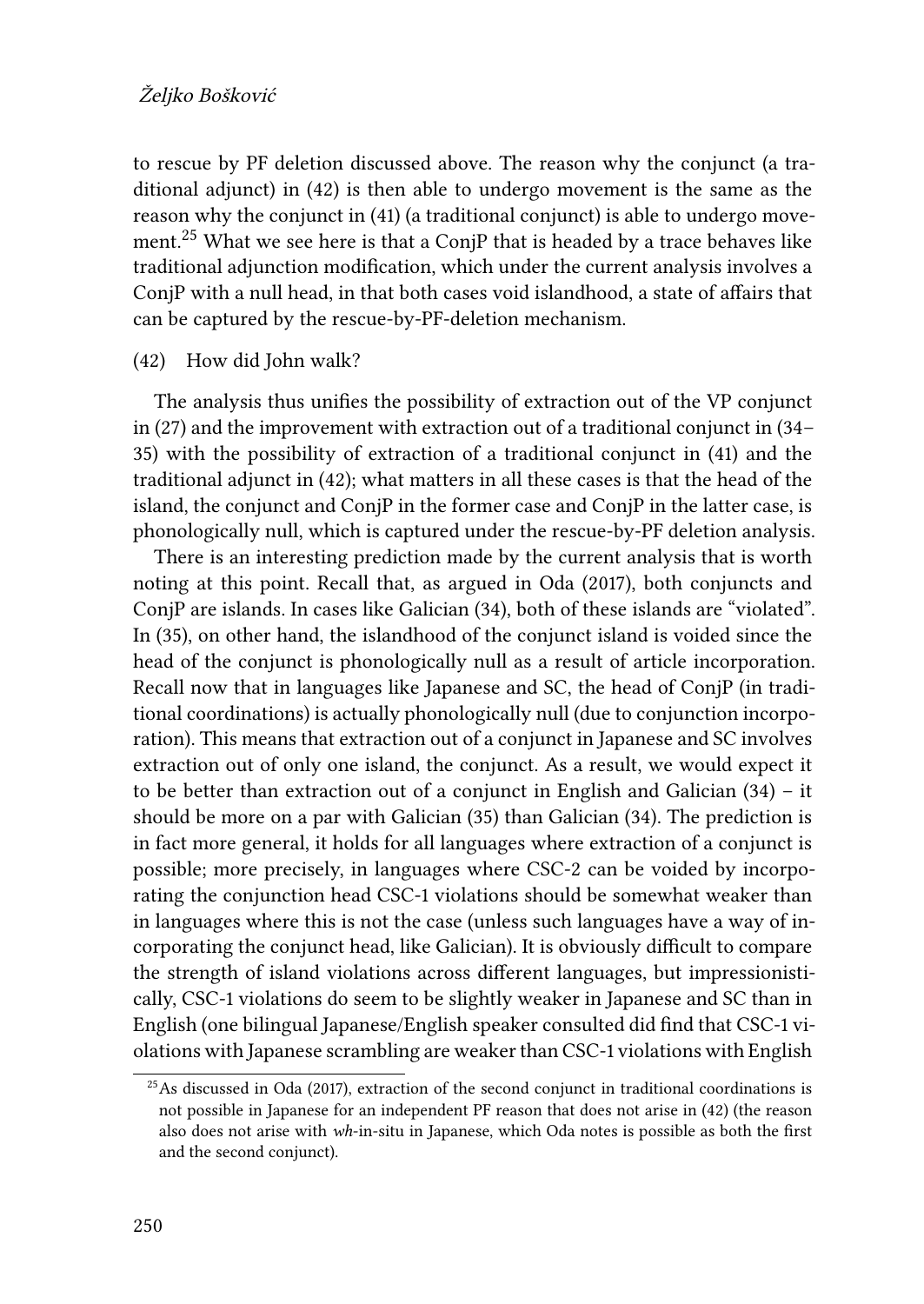topicalization). Obviously, a more careful investigation is needed here, which I leave for future research.<sup>26</sup>

The proposed analysis makes a similar prediction regarding the strength of CSC-1 violations and the adjunct condition violation. Consider cases where no islandhood is voided through movement of island heads (cf. [28](#page-11-3)). As discussed above, both conjuncts and ConjP are islands. Extraction out of a conjunct then involves two island violations. Since adjuncts are treated as conjuncts, extraction out of an adjunct also involves extraction out of a conjunct island and a ConjP island. However, since with adjuncts the head of ConjP is phonologically null, the islandhood effect of ConjP is voided, as discussed above. Extraction out of an adjunct then involves one island violation. We may then expect that CSC-1 violations should be stronger than adjunct condition violations in a language like English. That indeed seems to be the case: CSC-1 violations like [\(4](#page-1-3)) seem to be worse than adjunct condition violations like([5\)](#page-1-4) (as noted above, the prediction is also borne out with Galician [\(31](#page-12-2)) and([34](#page-14-0)), [\(34](#page-14-0)) being worse than [\(31](#page-12-2))). On the other hand, in a language like SC where the head of ConjP is also phonologically null due to the cliticization of the conjunction, extraction out of both conjuncts and adjuncts involves extraction out of a single island. CSC-1 violations and the adjunct condition violations indeed seem to have more or less the same status in SC. Of course, all the predictions noted in this passage still need to be confirmed with more careful data elicitation.

### <span id="page-24-0"></span>**6 Conclusion**

This paper has argued for a unified approach to the islandhood of conjuncts and adjuncts, both of which disallow extraction out of them. The unification was made possible by adopting [Higginbotham'](#page-28-1)s semantics of traditional adjunction, on which traditional adjunction actually involves coordination. This paper took

(i) (?) [U veliku]<sub>i</sub> je Ivan ušao in big is Ivan entered  $[[t_i \text{ sobu}]$  i room and in small kitchen u malu kuhinju].

As noted in footnote [24,](#page-22-0) the conjunction undergoes procliticization in SC, which means ConjP is headed by a trace in (i). Moreover, as also discussed in footnote [24,](#page-22-0) the head of the first conjunct, which is a PP, undergoes procliticization to the AP, and is carried along under movement of the AP. As a result of P-procliticization, the conjunct from which the AP is extracted is also headed by a trace. Both the islandhood of ConjP and the first conjunct are then voided in (i) through the rescue-by-PF deletion mechanism, hence the acceptability of (i).

 $^{26}$ It is worth noting here that [Oda \(2017\)](#page-29-0) observes a construction in SC where both the conjunct and ConjP are headed by a trace, namely (i).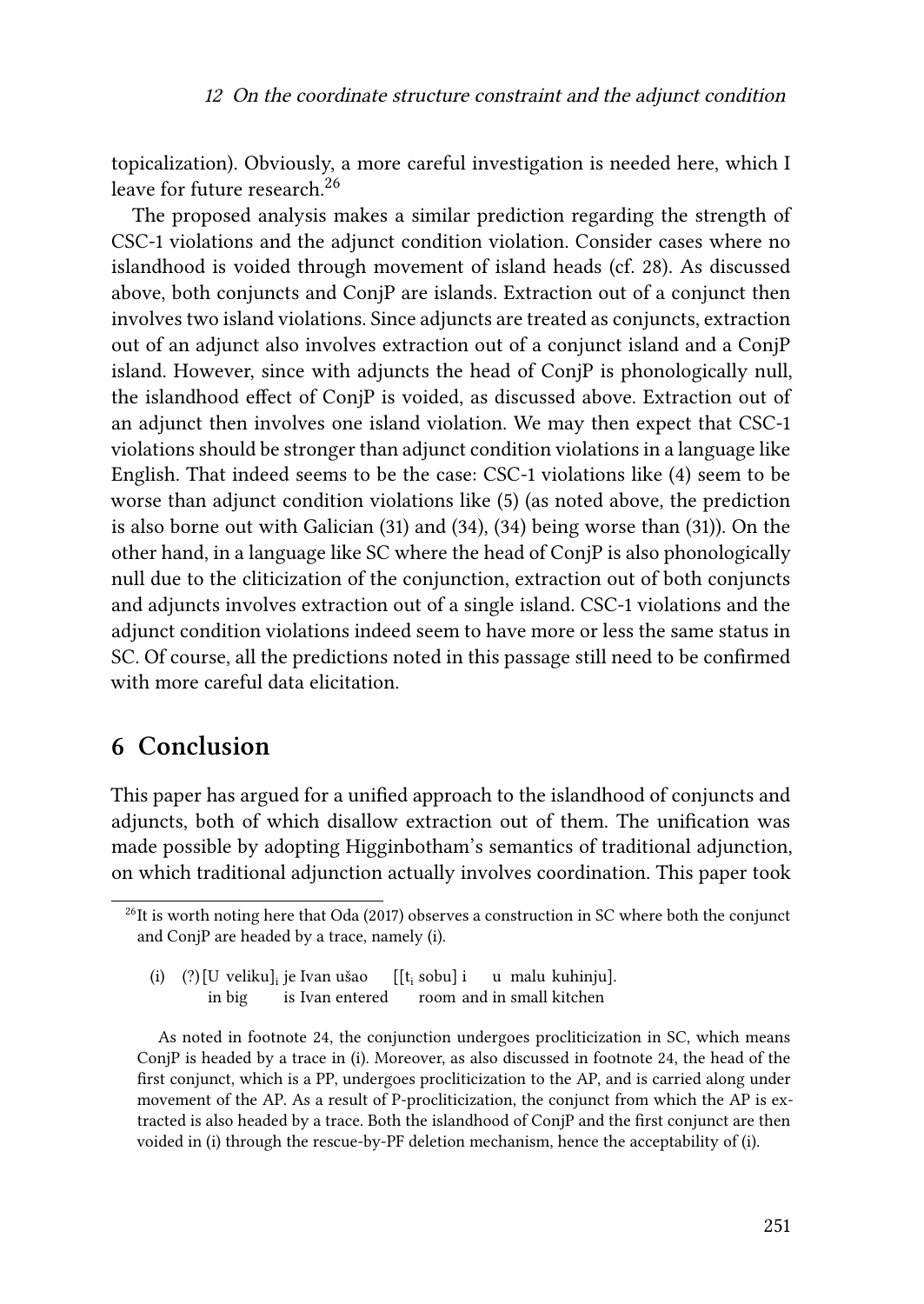this to be reflected in the syntax, with ConjP present in the syntax of traditional adjunction (see also [Progovac 1998;](#page-30-4) [1999\)](#page-30-3). Not only did this position achieve straightforward syntax-semantics mapping in the case at hand, but it also made possible a unification of the islandhood of conjuncts and traditional adjuncts since the two then involve the same syntactic configuration.

I have shown that there are a number of similarities in the islandhood of conjuncts and adjuncts, including the general resistance of their islandhood to crosslinguistic variation (in contrast to other traditional islands, which are subject to crosslinguistic variation). We have also seen that in a number of environments extraction is exceptionally possible out of conjuncts and adjuncts. Significantly, the environments where extraction is exceptionally possible are the same for conjuncts and adjuncts, which can be captured if the two involve the same syntactic configuration. A number of important issues, however, still remain to be addressed in future research, including the question why conjunctions are typically null with traditional adjuncts and overt with traditional coordination, as well as providing an actual account of the islandhood of conjuncts/adjuncts.

The intuition regarding the former issue seems clear: there are choices when it comes to what heads ConjP in traditional coordinations. Even if we put aside the obvious major distinction here, conjunction vs disjunction, languages often have more than one coordinator, which come with different flavors syntactically and/or semantically (note e.g. that the coordinator that hosts article incorporation in Galician is not simple *e* 'and' but *e mais*); in other words, phonological realization of conjunction is a way of making a choice of which coordinator to use. Traditional adjunction, on the other hand, involves the most neutral, straight coordination which does not add anything else – this is the null Conj $^{0.27}$ 

Some preliminary remarks were also made regarding the islandhood of conjuncts/adjuncts (an issue that is discussed in more detail from the perspective taken in this paper in [Oda 2017](#page-29-0) and [Bošković 2017;](#page-27-3) see also [Bošković 2020](#page-27-2)). Importantly, it was shown that in several cases where the islandhood of traditional conjunction configurations is voided (for both individual conjuncts and the conjunction phrase itself), where traditional adjunction configurations also do not

<sup>&</sup>lt;sup>27</sup>This does not mean that null Conj<sup>0</sup> can never be used with traditional coordination (see [Pro](#page-30-3)[govac 1999](#page-30-3) for some such cases) or that an overt  $\mathrm{Conj}^0$  cannot be used in traditional adjunct modification. Regarding the latter, as noted in §[4](#page-10-0), [Progovac \(1998;](#page-30-4) [1999\)](#page-30-3) discusses examples like *I read his paper, and quickly* and *John read the book and avidly*. Also relevant in the context of the current discussion is [Progovac'](#page-30-3)s (1999) economy of pronunciation which works in a similar way as [Chomsky'](#page-28-16)s (1981) *avoid pronoun principle*, choosing the null conjunction head when possible([Progovac 1998](#page-30-4) in fact adopts *avoid overt conjunction*).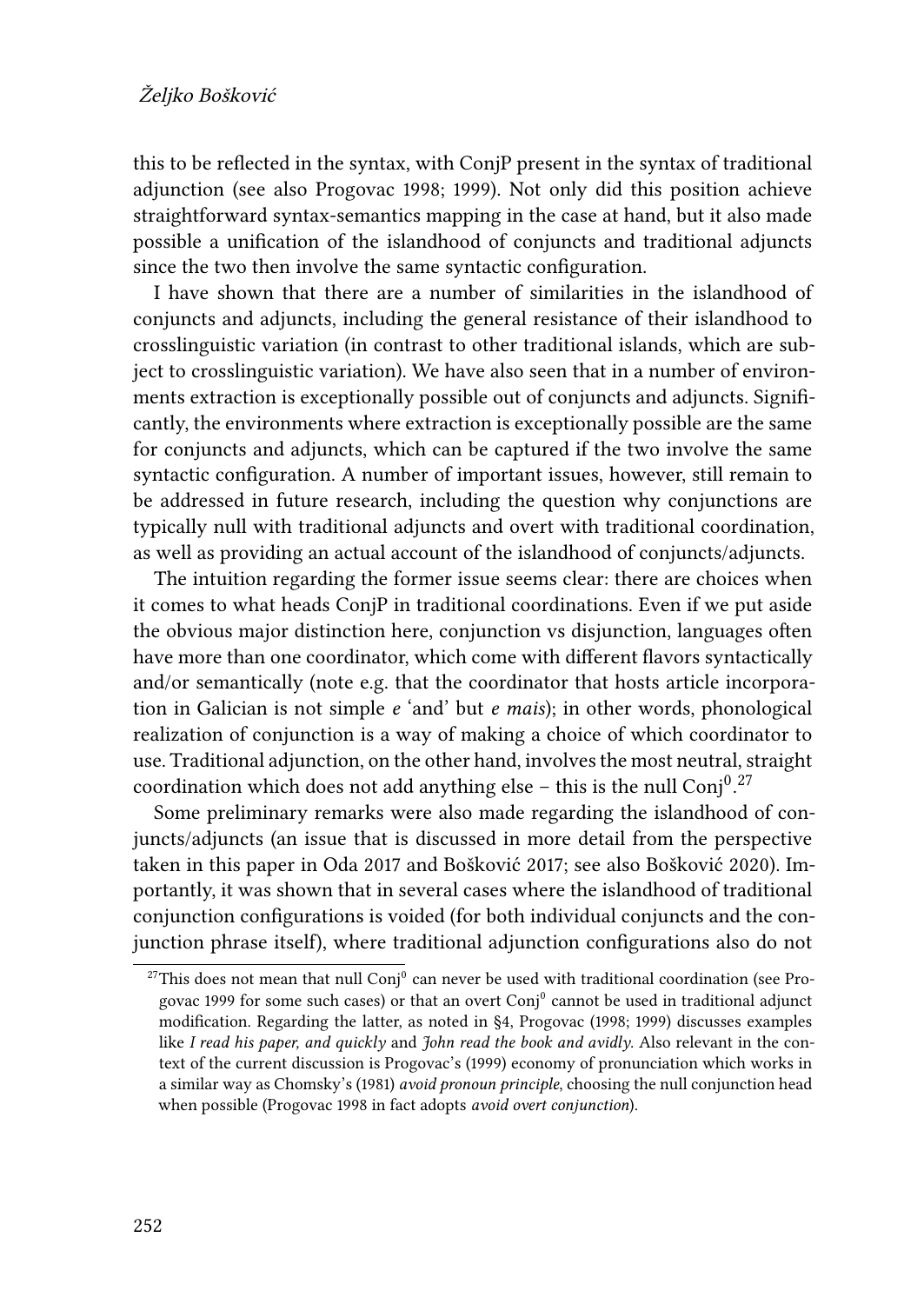show islandhood (in both respects), the head of the conjunction (and individual conjuncts) is phonologically null, with the parallel situation holding for the traditional adjunction configuration, a state of affairs which was captured by appealing to the rescue-by-PF deletion mechanism. We have also seen that the rescue-by-PF deletion analysis can account in a principled way for a number of differences in the strength of the violation with extraction out of conjuncts and adjuncts in various languages/contexts.

## **Abbreviations**

| AC         | adjunct condition             | <b>INS</b>  | instrumental          |
|------------|-------------------------------|-------------|-----------------------|
| <b>ACC</b> | accusative                    | <b>NOM</b>  | nominative            |
| ATB        | across-the-board              | PF          | phonetic form         |
| <b>CSC</b> | coordinate structure          | PIC.        | phase impenetrability |
|            | constraint                    |             | condition             |
| <b>DAT</b> | dative                        | Q           | question particle     |
| <b>DOM</b> | differential object marking   | <b>REFL</b> | reflexive             |
| ECP        | empty category principle      | SC.         | Serbo-Croatian        |
| EPP        | extended projection principle | <b>TNP</b>  | traditional NP        |
| <b>GEN</b> | genitive                      | <b>TOP</b>  | topic                 |
|            |                               |             |                       |

# **Acknowledgements**

It is a pleasure and privilege to be able to dedicate this paper to Ian Roberts, for his invaluable and lasting contributions to the field of linguistics.

For helpful comments on this work I thank two anonymous reviewers and the participants of my 2016 seminar at the University of Connecticut.

## **References**

- <span id="page-26-1"></span>Abels, Klaus. 2011. Don't repair that island! It ain't broke. Paper presented at Islands in the Contemporary Theory, University of the Basque Country, Victoria-Gasteiz.
- <span id="page-26-0"></span>Baker, Mark C. 1988. *Incorporation: A theory of grammatical function changing*. Chicago: University of Chicago Press.
- <span id="page-26-2"></span>Barros, Matthew, Patrick D. Elliott & Gary Thoms. 2014. There is no island repair. Ms., Rutgers University, University College London, and University of Edinburgh.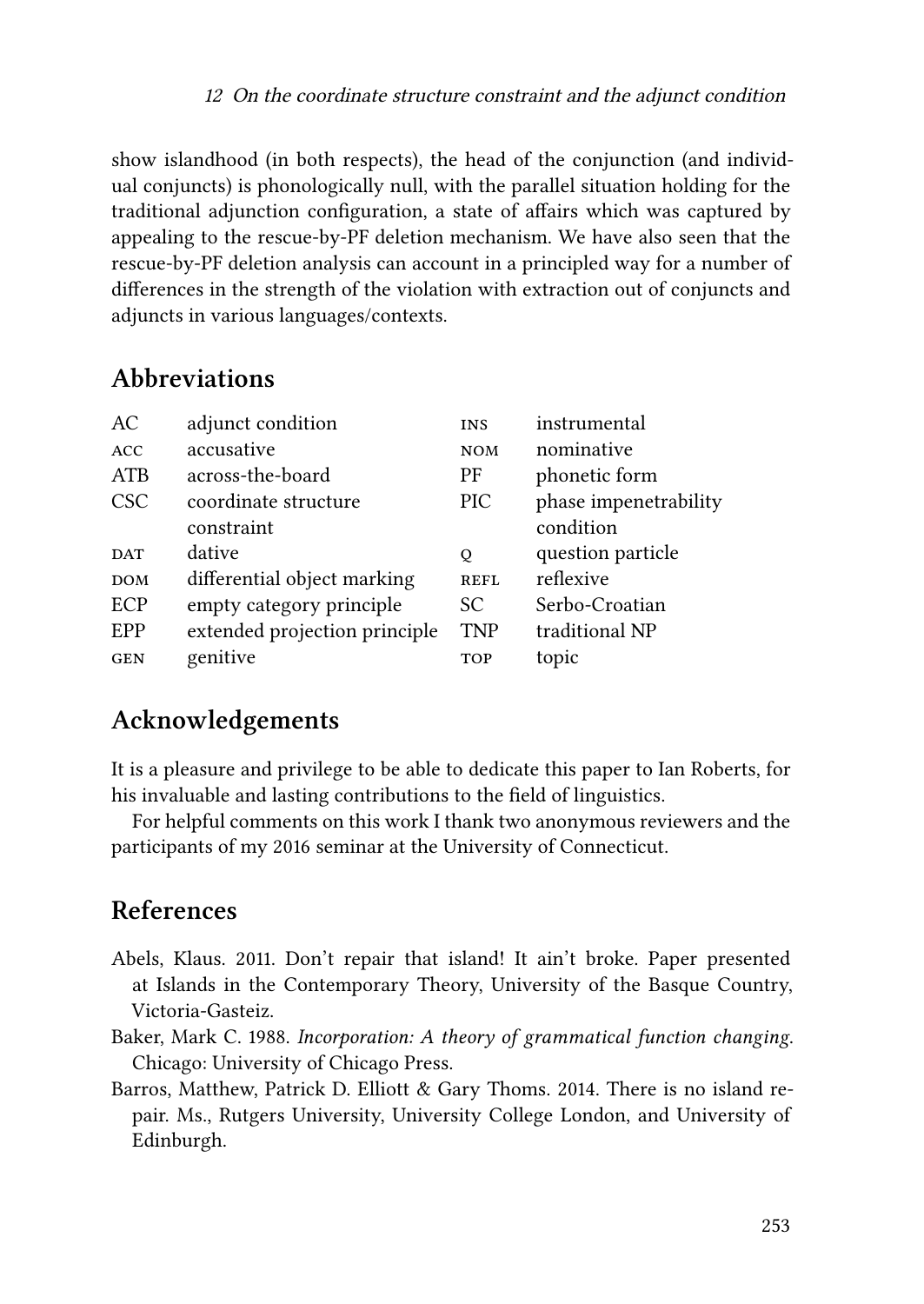### Željko Bošković

- <span id="page-27-11"></span>Boeckx, Cedric & Howard Lasnik. 2006. *Intervention and repair*. DOI: [10.1162/ling.](https://doi.org/10.1162/ling.2006.37.1.150) [2006.37.1.150.](https://doi.org/10.1162/ling.2006.37.1.150)
- <span id="page-27-4"></span>Bošković, Željko. 2005. On the locality of left branch extraction and the structure of NP. *Studia Linguistica* 59(1). 1–45. DOI: [10.1111/j.1467-9582.2005.00118.x](https://doi.org/10.1111/j.1467-9582.2005.00118.x).
- <span id="page-27-13"></span>Bošković, Željko. 2008. What will you have, DP or NP? In Emily Elfner & Martin Walkow (eds.), *NELS 37: Proceedings of the 37th annual meeting of the North East Linguistic Society*, 101–114. Amherst, MA: GLSA Publications.
- <span id="page-27-7"></span>Bošković, Željko. 2011. *Rescue by PF deletion, traces as (non)interveners, and the* that*-trace effect*. DOI: [10.1162/LING\\_a\\_00027](https://doi.org/10.1162/LING_a_00027).
- <span id="page-27-5"></span>Bošković, Željko. 2012. On NPs and clauses. In Günther Grewendorf & Thomas Ede Zimmermann (eds.), *Discourse and grammar: From sentence types to lexical categories*, 179–246. Berlin: De Gruyter.
- <span id="page-27-12"></span>Bošković, Željko. 2013a. Principles and parameters theory and minimalism. In Marcel den Dikken (ed.), *The Cambridge handbook of generative syntax*, 95– 121. Cambridge: Cambridge University Press.
- <span id="page-27-8"></span>Bošković, Željko. 2013b. Traces do not head islands: Essays in honor of Mamoru Saito. In Yoichi Miyamoto, Daiko Takahashi, Hideki Maki, Masao Ochi, Koji Sugisaki & Asako Uchibori (eds.), *Deep insights, broad perspectives*, 56–93. Tokyo: Kaitakusha.
- <span id="page-27-6"></span>Bošković, Željko. 2014. Now I'm a phase, now I'm not a phase: On the variability of phases with extraction and ellipsis. *Linguistic Inquiry* 45(1). 27–89. DOI: [10.](https://doi.org/10.1162/LING_a_00148) [1162/LING\\_a\\_00148.](https://doi.org/10.1162/LING_a_00148)
- <span id="page-27-0"></span>Bošković, Željko. 2015. From the Complex NP Constraint to everything: On deep extractions across categories. *The Linguistic Review* 32(4). 603–669. DOI: [10 .](https://doi.org/10.1515/tlr-2015-0006) [1515/tlr-2015-0006](https://doi.org/10.1515/tlr-2015-0006).
- <span id="page-27-9"></span>Bošković, Željko. 2016. What is sent to spell-out is phases, not phasal complements. *Linguistica* 56(1). 25–66. DOI: [10.4312/linguistica.56.1.25-66](https://doi.org/10.4312/linguistica.56.1.25-66).
- <span id="page-27-3"></span>Bošković, Željko. 2017. On the coordinate structure constraint, islandhood, phases, and rescue by PF deletion. Ms., University of Connecticut. https:// [boskovic .linguistics . uconn . edu /wp - content / uploads / sites / 2801 / 2019 /05 /](https://boskovic.linguistics.uconn.edu/wp-content/uploads/sites/2801/2019/05/CSCFranksShortNoAcknow.pdf) [CSCFranksShortNoAcknow.pdf](https://boskovic.linguistics.uconn.edu/wp-content/uploads/sites/2801/2019/05/CSCFranksShortNoAcknow.pdf).
- <span id="page-27-1"></span>Bošković, Željko. 2018. On movement out of moved elements, labels, and phases. *Linguistic Inquiry* 49(2). 247–282. DOI: [10.1162/LING\\_a\\_00273.](https://doi.org/10.1162/LING_a_00273)
- <span id="page-27-2"></span>Bošković, Željko. 2020. On the coordinate structure constraint, across-the-board movement, and labeling. In Jeroen van Craenenbroeck, Cora Pots & Tanja Temmerman (eds.), *Recent developments in phase theory*. Berlin: De Gruyter.
- <span id="page-27-10"></span>Chomsky, Noam. 1972. *Spheres of influence in the age of imperialism: Papers submitted to the Bertrand Russell Centenary Symposium, Linz, Austria, 11–*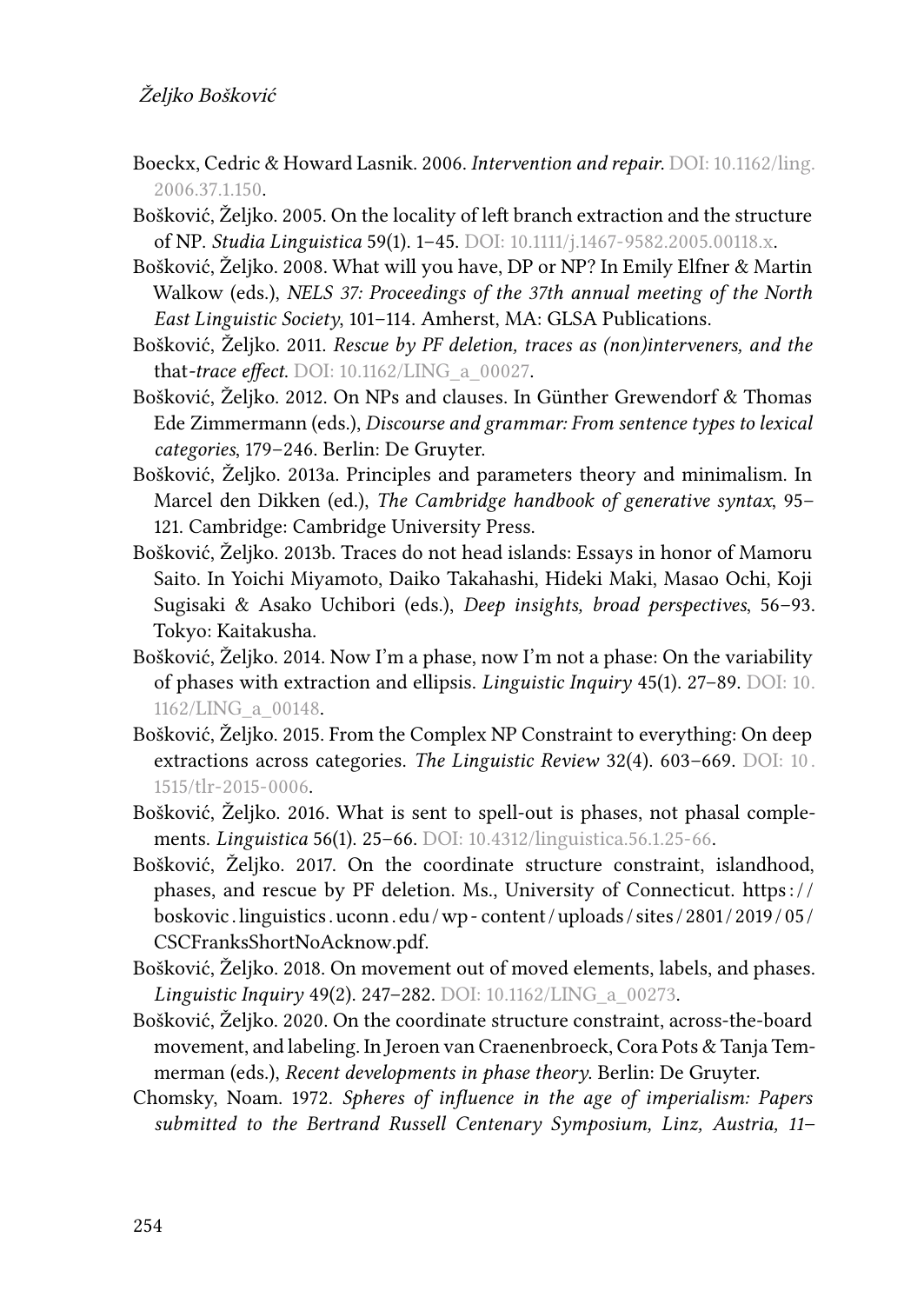<sup>12</sup> On the coordinate structure constraint and the adjunct condition

*15 September 1972*. Nottingham: Bertrand Russell Peace Foundation for The Spokesman.

<span id="page-28-16"></span>Chomsky, Noam. 1981. *Lectures on government and binding*. Dordrecht: Foris.

- <span id="page-28-11"></span>Chomsky, Noam. 1995. *The Minimalist program*. Cambridge, MA: MIT Press.
- <span id="page-28-14"></span>Chomsky, Noam. 2000. Minimalist inquiries: The framework. In Roger Martin, David Michaels & Juan Uriagereka (eds.), *Step by step: Essays on minimalist syntax in honor of Howard Lasnik*, 89–155. Cambridge, MA: MIT Press.
- <span id="page-28-15"></span>Chomsky, Noam. 2001. Derivation by phase. In Michael Kenstowicz (ed.), *Ken Hale: A life in language*, 1–52. Cambridge, MA: MIT Press.
- <span id="page-28-12"></span>Collins, Chris. 2005. A smuggling approach to the passive in English. *Syntax* 8(2). 81-120. DOI: [10.1111/j.1467-9612.2005.00076.x](https://doi.org/10.1111/j.1467-9612.2005.00076.x).
- <span id="page-28-9"></span>Corver, Norbert. 1992. Left branch extraction. In Kimberly Broderick (ed.), *NELS 22: Proceedings of the twenty-second annual meeting of the North East Linguistic Society*, 67–84. Amherst, MA: GLSA Publications.
- <span id="page-28-2"></span>Davidson, Donald D. 1967. The logical form of action sentences. In Nicholas Rescher (ed.), *The logic of decision and action*, 81–95. Pittsburgh: Pittsburgh University Press.
- <span id="page-28-7"></span>Despić, Miloje. 2011. *Syntax in the absence of determiner phrase*. University of Connecticut. (Doctoral dissertation).
- <span id="page-28-8"></span>Despić, Miloje. 2013. Binding and the structure of NP in Serbo-Croatian. *Linguistic Inquiry* 44(2). 239–270. DOI: 10.1162/ling a 00126.
- <span id="page-28-3"></span>Dowty, David. 1989. On the semantic content of the notion of 'thematic role'. In Gennaro Chierchia, Barbara H. Partee & Raymond Turner (eds.), *Properties, types and meaning*, vol. II: Semantic issues. Dordrecht: Kluwer.
- <span id="page-28-4"></span>Engdahl, Elisabet. 1986. *Constituent questions*. Dordrecht: Reidel.
- <span id="page-28-13"></span>Epstein, Samuel David. 1999. Un-principled syntax: The derivation of syntactic relations. In Samuel David Epstein & Norbert Hornstein (eds.), *Working minimalism*, 317–345. Cambridge, MA: MIT Press.
- <span id="page-28-10"></span>Fox, Danny & Howard Lasnik. 2003. Successive-cyclic movement and island repair: The difference between sluicing and VP-ellipsis. *Linguistic Inquiry* 34(1). 143–154. DOI: [10.1162/002438903763255959](https://doi.org/10.1162/002438903763255959).
- <span id="page-28-6"></span>Franks, Steven. 1993. On parallelism in across-the-board dependencies. *Linguistic Inquiry* 24(3). 509–528.
- <span id="page-28-0"></span>Grosu, Alexander. 1973. On the nonunitary nature of the Coordinate Structure Constraint. *Linguistic Inquiry* 4(1). 88–92.
- <span id="page-28-5"></span>Haı̈k, Isabelle. 1985. *The syntax of operators*. MIT. (Doctoral dissertation).
- <span id="page-28-1"></span>Higginbotham, James. 1985. On semantics. *Linguistic Inquiry* 16(4). 547–593.
- <span id="page-28-17"></span>Holmberg, Anders. 2005. Is there a little pro? Evidence from Finnish. *Linguistic Inquiry* 36(4). 533–564. DOI: [10.1162/002438905774464322.](https://doi.org/10.1162/002438905774464322)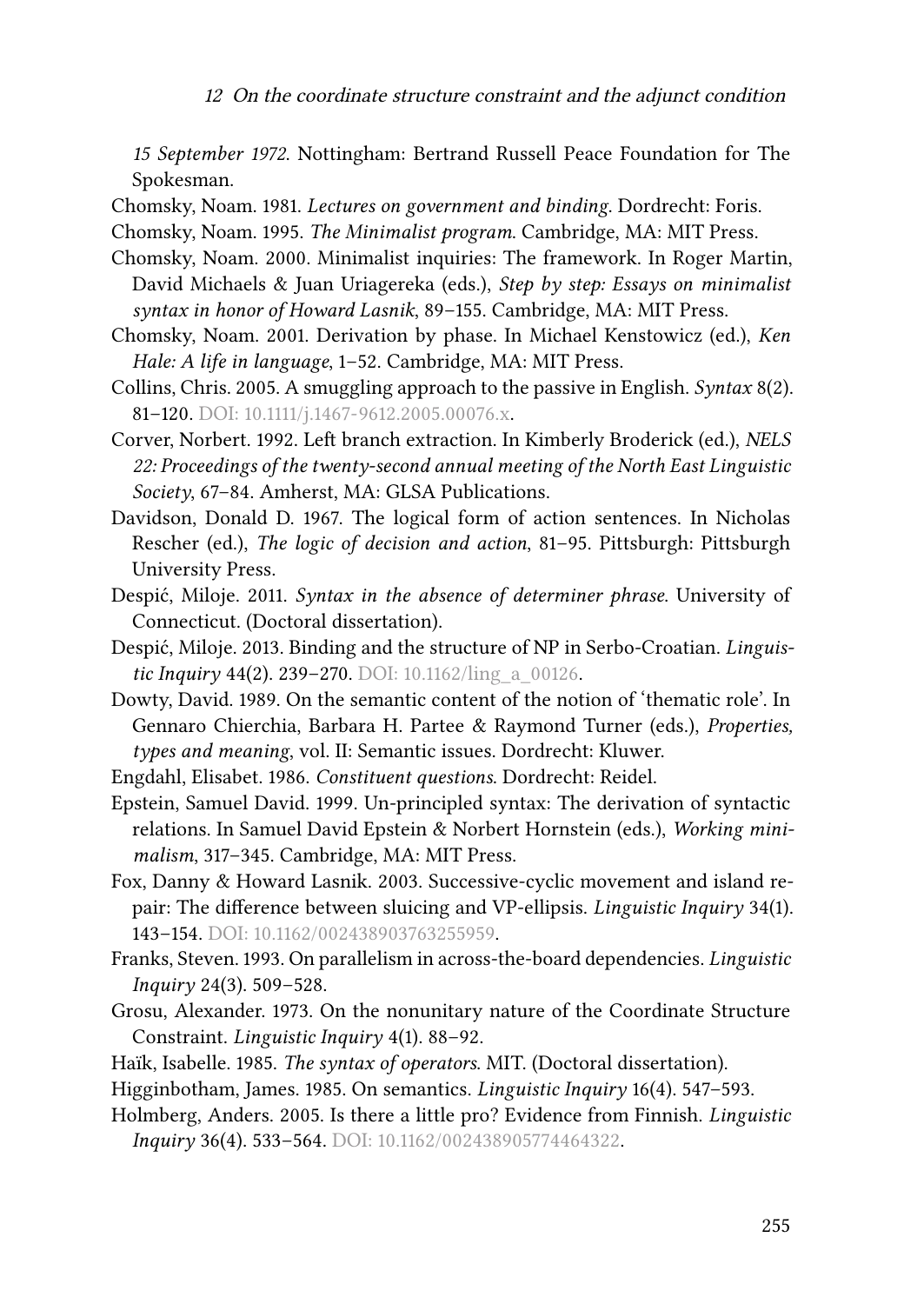- <span id="page-29-14"></span>Hornstein, Norbert, Howard Lasnik & Juan Uriagereka. 2003. The dynamics of islands: Speculations on the locality of movement. *Linguistic Analysis* 33(1–2). 149–175.
- <span id="page-29-6"></span>Hunter, Tim. 2011. *Syntactic effects of conjunctivist semantics: Unifying movement and adjunction*. Amsterdam: John Benjamins. DOI: [10.1075/la.170.](https://doi.org/10.1075/la.170)
- <span id="page-29-7"></span>Huybregts, Riny & Henk C. van Riemsdijk. 1985. Parasitic gaps and ATB. In Stephen Berman, Jae-Woong Choe & Joyce McDonough (eds.), *NELS 15: Proceedings of the fifteenth annual meeting of the North East Linguistic Society*, 168– 187. Amherst, MA: GLSA Publications.
- <span id="page-29-11"></span>Johnson, Kyle. 2009. Gapping is not (VP-) ellipsis. *Linguistic Inquiry* 40(2). 289– 328. DOI: [10.1162/ling.2009.40.2.289](https://doi.org/10.1162/ling.2009.40.2.289).
- <span id="page-29-9"></span>Kayne, Richard S. 1994. *The antisymmetry of syntax*. Cambridge, MA: MIT Press.
- <span id="page-29-13"></span>Lasnik, Howard. 2001. When can you save a structure by destroying it? In Min-Joo Kim & Uri Strauss (eds.), *NELS 31: Proceedings of the thirty-first annual meeting of the North East Linguistic Society 31*, 301–320. Amherst, MA: GLSA Publications.
- <span id="page-29-1"></span>Law, Paul. 1993. On the base position of *wh*-adjuncts and extraction. Paper presented at the 67th annual meeting of the Linguistic Society of America, Los Angeles, 7–10 January.
- <span id="page-29-10"></span>Marelj, Marijana. 2011. Bound-variable anaphora and left branch condition. *Syntax* 14(4). 205–229. DOI: [10.1111/j.1467-9612.2011.00156.x.](https://doi.org/10.1111/j.1467-9612.2011.00156.x)
- <span id="page-29-12"></span>Merchant, Jason. 2001. *The syntax of silence: Sluicing, islands, and the theory of ellipsis*. Oxford: Oxford University Press.
- <span id="page-29-3"></span>Munn, Alan Boag. 1993. *Topics in the syntax and semantics of coordinate structures*. The University of Maryland. (Doctoral dissertation).
- <span id="page-29-8"></span>Nunes, Jairo. 2004. *Linearization of chains and sideward movement*. Cambridge, MA: MIT Press.
- <span id="page-29-0"></span>Oda, Hiromune. 2017. Two types of the coordinate structure constraint and rescue by PF deletion. In Andrew Lamont & Katerina Tetzloff (eds.), *NELS 47: Proceedings of the 47th annual meeting of the North East Linguistic Society*, 343–356. Amherst, MA: GLSA Publications.
- <span id="page-29-4"></span>Parsons, Terence. 1980. Modifiers and quantifiers in natural language. *Canadian Journal of Philosophy* Supplementary volume 6. 29–60. DOI: [10.1080/00455091.](https://doi.org/10.1080/00455091.1980.10715756) [1980.10715756](https://doi.org/10.1080/00455091.1980.10715756).
- <span id="page-29-5"></span>Parsons, Terence. 1990. *Events in the semantics of English: A study in subatomic semantics*. Cambridge, MA: MIT Press.
- <span id="page-29-2"></span>Postal, Paul M. 1998. *Three investigations of extraction*. Cambridge, MA: MIT Press. 215.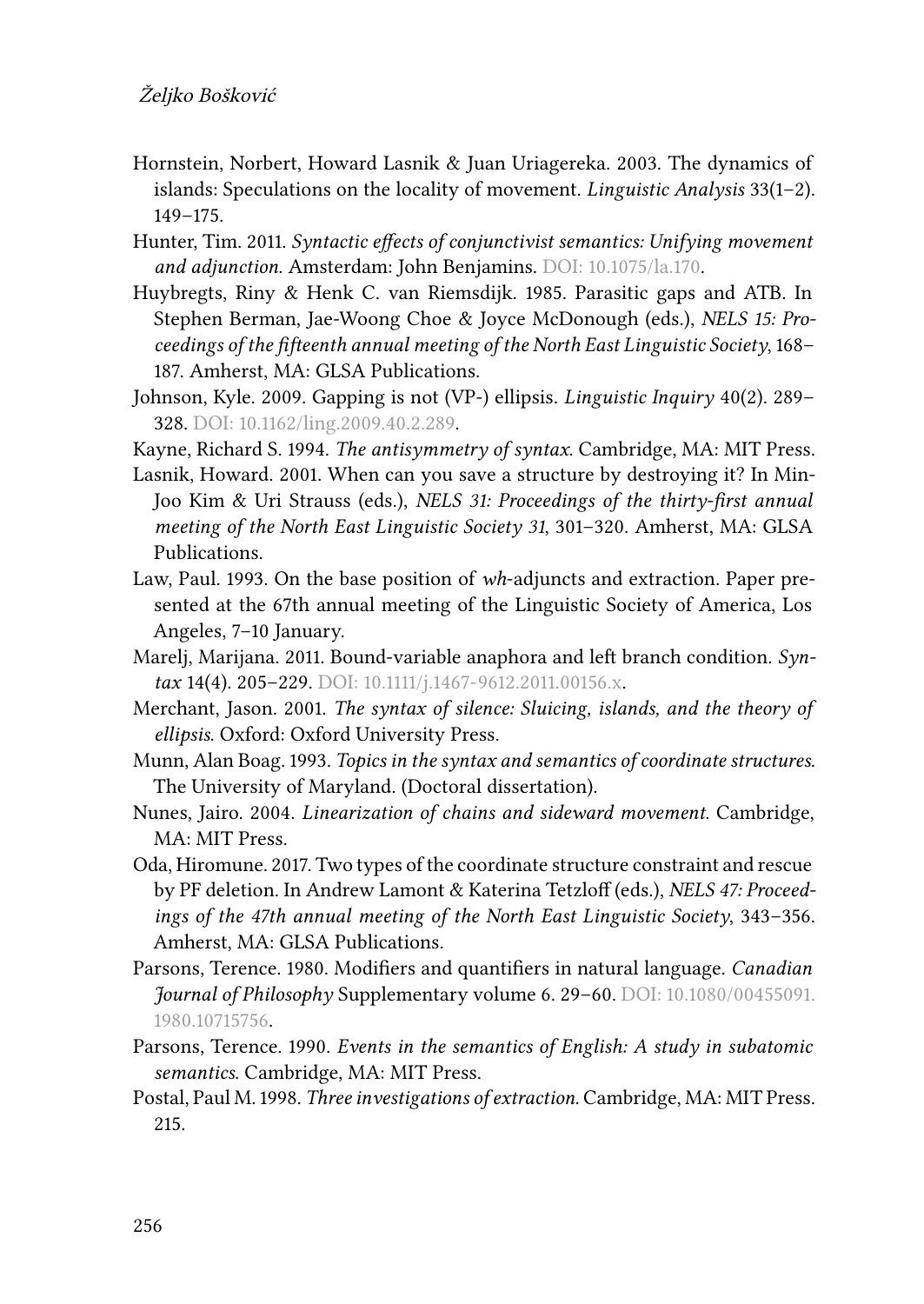- <span id="page-30-4"></span>Progovac, Liljana. 1998. Avoid conjunction, adjunction, and the coordination of likes constraint. In Željko Bošković, Steven Franks & William Snyder (eds.), *Formal approaches to Slavic linguistics: The Connecticut meeting 1997*, 252–266. Ann Arbor, MI: Michigan Slavic Publications.
- <span id="page-30-3"></span>Progovac, Liljana. 1999. Events and economy of coordination. *Syntax* 2(2). 141– 159. DOI: [10.1111/1467-9612.00018](https://doi.org/10.1111/1467-9612.00018).
- <span id="page-30-13"></span>Roberts, Ian. 2010. *Agreement and head movement: Clitics, incorporation, and defective goals*. Cambridge, MA: MIT Press.
- <span id="page-30-8"></span>Ross, John Robert. 1967. *Constraints on variables in syntax*. MIT. (Doctoral dissertation).
- <span id="page-30-12"></span>Ross, John Robert. 1969. Guess who? In Robert Binnick, Alice Davison, Georgia M. Green & Jerry L. Morgan (eds.), *Papers from the fifth regional meeting of the Chicago Linguistic Society*, 252–286. Chicago: University of Chicago.
- <span id="page-30-5"></span>Ross, John Robert. 1974. Three batons for cognitive psychology. In Walter B. Weimer & David S. Palermo (eds.), *Cognition and the symbolic processes*, 63– 124. Hillsdale, NJ: Lawrence Erlbaum.
- <span id="page-30-9"></span>Runić, Jelena. 2014a. A new look at argument ellipsis: Evidence from Slavic. In Hsin-Lun Huang, Ethan Poole & Amanda Rysling (eds.), *NELS 43: Proceedings of the forty-third annual meeting of the North East Linguistic Society*, 91–102. Amherst, MA: GLSA Publications.
- <span id="page-30-10"></span>Runić, Jelena. 2014b. *A new look at clitics, clitic doubling, and argument ellipsis: Evidence from Slavic*. University of Connecticut, Storrs. (Doctoral dissertation).
- <span id="page-30-7"></span>Stepanov, Arthur. 2001a. *Cyclic domains in syntactic theory*. University of Connecticut, Storrs. (Doctoral dissertation).
- <span id="page-30-1"></span>Stepanov, Arthur. 2001b. Late adjunction and minimalist phrase structure. *Syntax* 4(2). 94–125. DOI: [10.1111/1467-9612.00038](https://doi.org/10.1111/1467-9612.00038).
- <span id="page-30-0"></span>Stjepanović, Sandra. 2014. Left branch extraction and the Coordinate Structure Constraint. In Jyoti Iyer & Leland Kusmer (eds.), *NELS 44: Proceedings of the forty-fourth annual meeting of the North East Linguistic Society*, 157–170. Amherst, MA: GLSA Publications.
- <span id="page-30-6"></span>Stowell, Timothy. 1981. *Origins of phrase structure*. MIT. (Doctoral dissertation).
- <span id="page-30-2"></span>Takahashi, Daiko. 1994. *Minimality of movement*. University of Connecticut, Storrs. (Doctoral dissertation).
- <span id="page-30-11"></span>Takahashi, Masahiko. 2012. Phases and the structure of NP: A comparative study of Japanese and Serbo-Croatian. In Steven Franks, Markus Dickinson, George Fowler, Melissa Whitcombe & Ksenia Zanon (eds.), *Proceedings of Formal Approaches to Slavic Linguistics 21*, 359–372. Ann Arbor, MI: Michigan Slavic Publications.